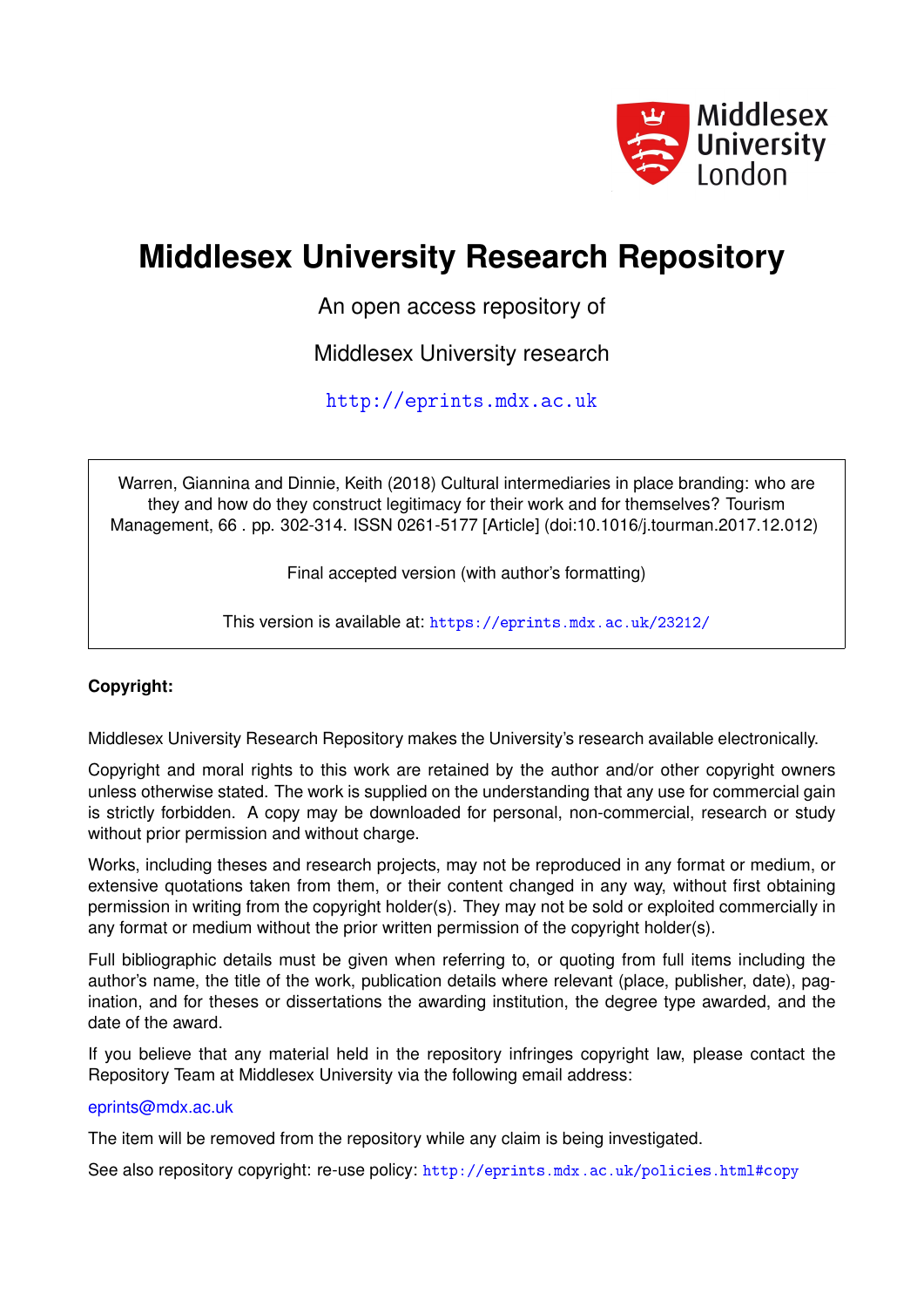Cultural intermediaries in place branding: Who are they

and how do they construct legitimacy for their work and for

3 themselves?

#### 

### **Abstract**

 This article applies a social constructionist approach to the analysis of the promotional actors in place branding. Previous studies have provided useful conceptual and empirical perspectives on place branding as an emerging practice in urban governance. However, little attention has been paid to the dispositions and occupational resources drawn upon by the promotional actors responsible for the design and implementation of place brand strategies. This article extends Bourdieu's notion of cultural intermediaries to the field of place branding by analysing the promotional actors engaged in it. Through in-depth interviews with 16 professionals in Toronto, Canada, this paper employs a case study approach to identify the habitus, forms of social and cultural capital and field adaptation utilised by various promotional actors to not only construct legitimacy for their work for the city they represent, but also for themselves. 

**Keywords**

Place branding; promotional actors; cultural intermediaries; Bourdieu; Toronto

- **Introduction**
- 

 Much theoretical and analytical attention in tourism and urban studies has been paid to those cities that came to prominence as centres of global power, innovation and financial control in the latter years of the last century, seen as 'drivers of globalisation dynamics and metropolitan norms' (Peck, 2015, p. 163) and upon which competitive benchmarks for global positioning were built (Sassen, 2001). This lent itself to a type of urban entrepreneurialism that reflected the need for cities to position themselves in relation to dominant market forces, resulting in urban policy theories increasingly being driven by tourism, promotional considerations and market-oriented governance.

 In a time of increasing competition driven by market forces, the conceptualization of places as brands is now firmly established (Dinnie, 2011; Kavaratzis and Hatch, 2013; Pike, 2009; Ward, 2000; Warnaby, 2009), although subject to contestation on the grounds of potential commodification of places (Medway and Warnaby, 2014) and for over- simplifying the complex, multidimensional nature of territorial space (Ren and Blichfeldt, 2011). Place promotion has attracted scholarly attention from a variety of perspectives including public relations (Gold and Ward, 1994), economic geography (Pike, 2013), public administration (Eshuis, Braun and Klein, 2013), political geography (Hymans, 2010), cultural sociology (Cormack, 2008), tourism (Lorenzini, Calzati and Giudici, 2011) and marketing (Gilmore, 2002).

Critical approaches to the idea of urban subjugation, the "pervasive naturalization of

market logics" (Peck and Tickell, 2002) or the problems inherent in creating a 'market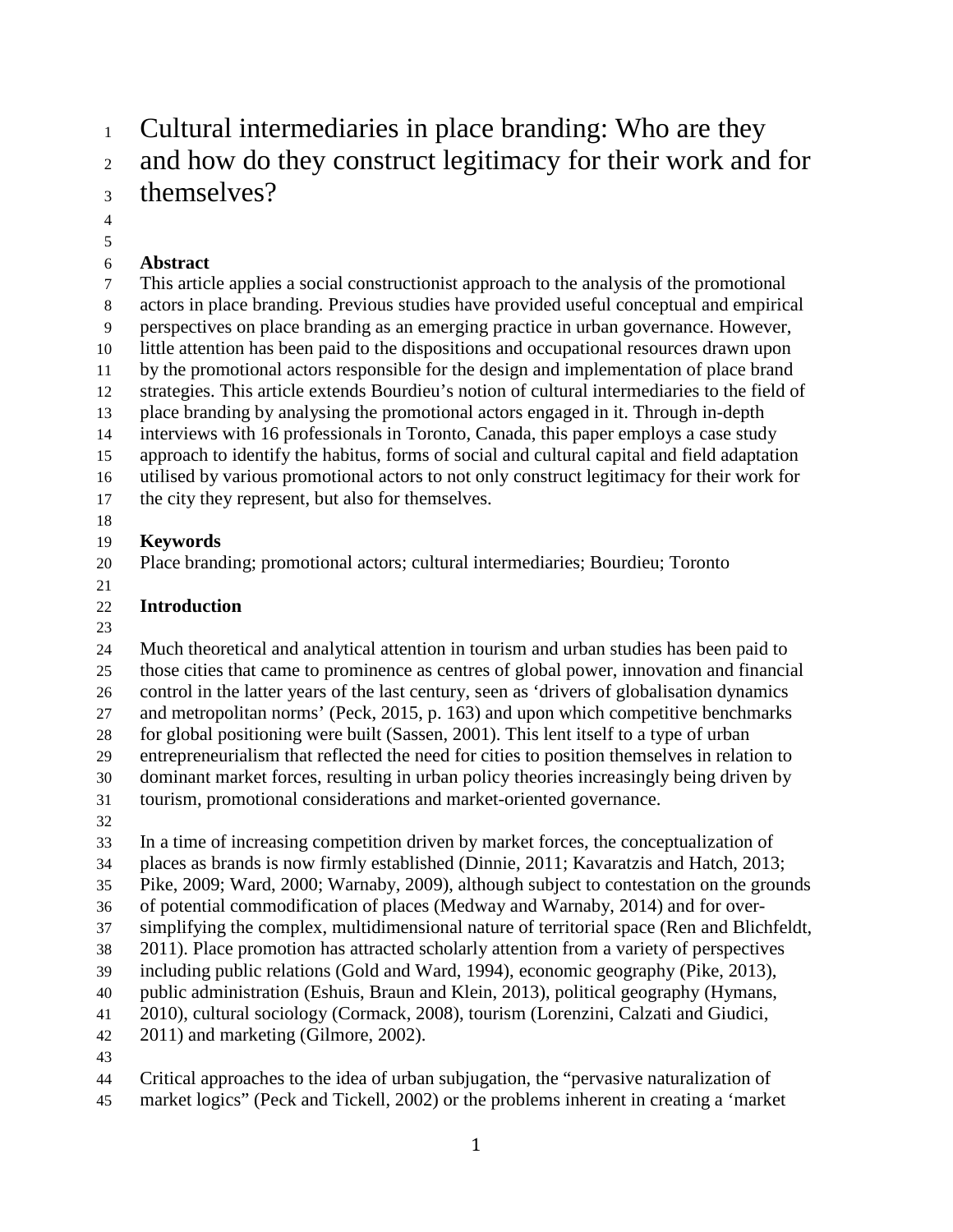city' (McCann et al., 2013) reflect a post-globalist view, and emphasise that cities

following this path might gear their management more towards markets than people.

Place branding scholars also reflect that place branding, as a discipline, is used to

legitimize neoliberal urban governance models and the elitist market-oriented strategies

that support them (Kavaratzis and Kalandides, 2015).

 Thus explorations within geography have moved away from the predominantly global powerhouse and market-oriented theories to consider the multiplex, ordinary city – a shift from big picture urbanism to study the microcosms of cities (Peck, 2015). Cities are conceived as places of everyday practices, or 'unique assemblages' of human/non- human, economic and cultural factors that played out in everyday practice, endlessly renewing themselves according to the actions and dispositions of its actors (McCann et al., 2013). This anti-essentialist and deconstructivist turn in urban studies represents a new, grassroots way of reading a city, through the close exploration of the daily rhythms of the people and their practices (Amin and Thrift, 2002; Peck, 2015). Such an approach emphasises the city 'as a place of mobility, flow and everyday practices, and which reads cities from their recurrent phenomenological patterns' (Amin and Thrift, 2002, p. 7). This perspective opens up multiple avenues for new research in terms of understanding how cities are continually made and re-made in the image of those who promote them, especially from a destination management perspective.

 Reflecting Morgan and Pritchard's (1998) assertion that tourism processes have broader cultural meanings which extend far beyond the actual consumption of tourism products and places, and that tourism identities are packaged according to particular dominant value systems and meanings, reinforcing dominant ideologies (p. 3), this paper uses a social constructionist approach and draws specifically on the theoretical lens of Bourdieu's (1984) notion of cultural intermediaries to analyse the characteristics and work of the promotional actors in place branding.

 We build upon and extend previous work that highlights the interactive participatory nature of place brands (Kavaratzis and Kalandides, 2015) by examining the professional knowledge, cultural/social capital, and other occupational resources drawn upon by the promotional actors responsible for the design and implementation of place brand strategies. Because 'the product must plausibly resemble the representation, and thus cities often remake themselves in conformity with their advertised image' (Judd and Fainstein 2009, p. 4), and 'representation of place, the images created for marketing, the vivid videos and persuasive prose of advertising texts, can be as selective and as creative as the marketer can make them' (Holcomb 1993, p. 54) a cultural intermediary framework is an appropriate starting point from which to explore the means by which such actors construct legitimacy for their work and for themselves. This study contributes to a broader sociological understanding of the occupational functions and impacts within tourism promotion, and opens new avenues for research in considering how the tastes and aesthetic dispositions of marketers might translate into a city's policy decisions and government practices.

This paper will first identify the unit of analysis – the actors who work in a variety of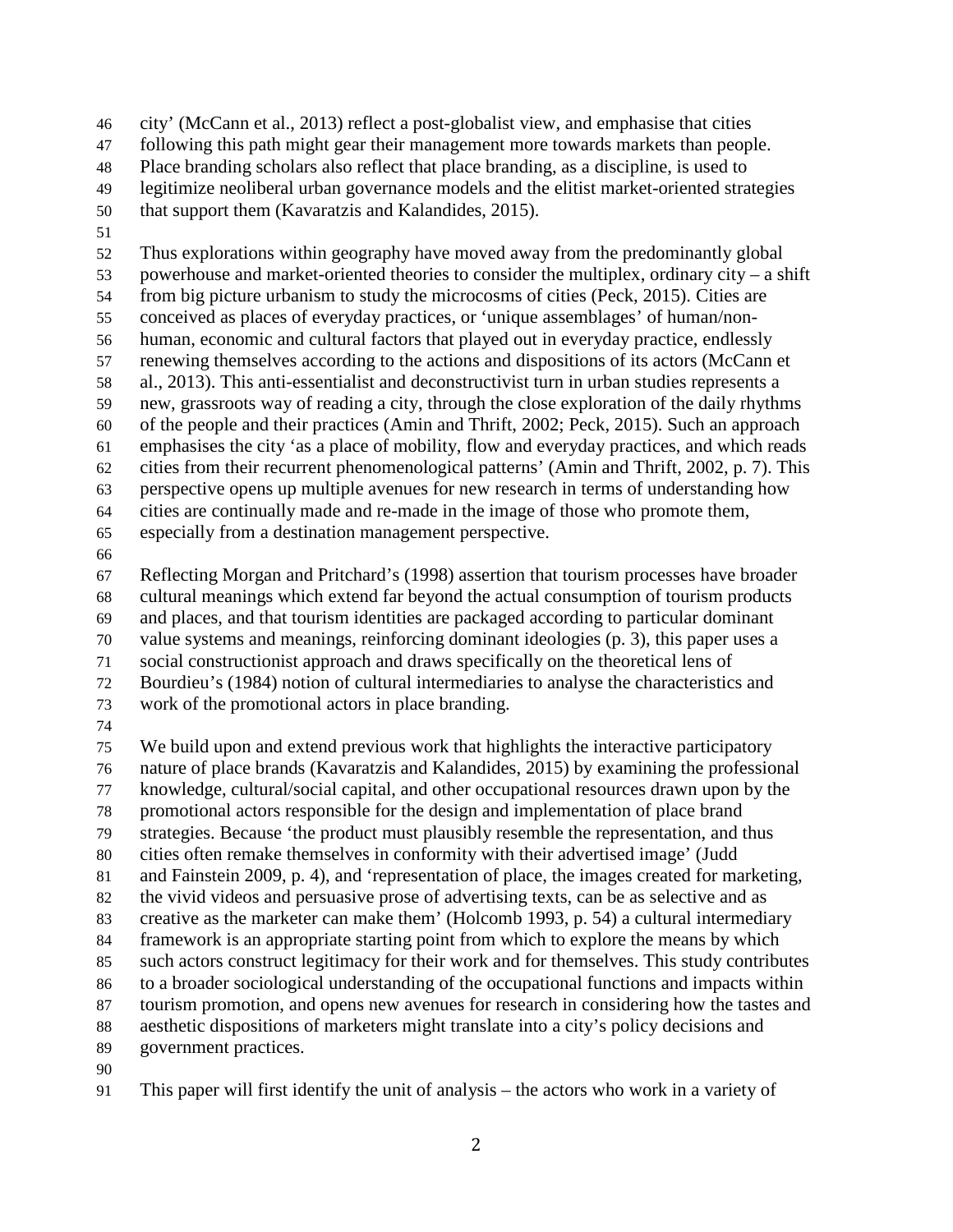professional contexts, but whose dominant function is the promotion of place. It will highlight that 'place' is a three-dimensional construction, one that is a lived and breathed reality in the minds of those hired to promote it representing a unique set of occupational challenges. Thus, place is paramount in their lives and requires their personal investment of 'taste' in order to succeed at their jobs. The paper then goes on to identify the

- theoretical foundations that underpin this occupational reality, with a focus on Bourdieu's
- notion of cultural intermediation. The third section identifies Toronto as an appropriate
- context for the case study, while the fourth section outlines the methods used in obtaining the data to explore it. The fifth section reports the findings and offers a discussion on how
- Bourdieu's theories might be applied to practice.
- 

## **Cultural intermediaries**

 Through the cultural intermediary lens, Bourdieu (1984) addressed the sociology of consumption by identifying those social actors who work at the intersection of culture and the economy, adding value through the symbolic qualification of goods and services in a market-oriented society. Bourdieu sought to establish a *theory of practice* that explored the human interactions and conventions that helped maintain hierarchical social orders; he focused on the behaviours of people within public arenas, exploring how they might hold influence over others and maintain privileged positions of power in society (Bourdieu, 1994; Browitt and Nelson, 2004). Such individuals achieve this through the display of 'autonomy, authority and an arsenal of devices', acting as 'professionals of qualification' who operate on the supply side of markets (Smith Maguire and Matthews, 2014, pp. 2-4). Cultural intermediaries are 'taste-makers' who leverage their own personal experiences into occupational resources to legitimate certain forms of culture over others (Bourdieu, 1984). The central tenet of cultural intermediation is that it places an emphasis on those workers who reside in the nexus between reality and what is *perceived as reality* by the target audience, continually engaged in forming a point of connection, or 'articulation' between production and consumption (Curtin and Gaither, 2007) in the 'circuit of culture' (du Gay et al., 1997). Bourdieu's notions of *habitus*, *capital* and *fields* focus on the means by which cultural intermediaries are able to do this, and where. Thus his attention is turned towards the taste-making and influential functions of the social actors who work in promotional occupations such as marketing, advertising, design and public relations (Bourdieu, 1991).

 Bourdieu conceptualized *habitus* as "a structured and structuring structure" (1994, p. 170). It is 'structured' by one's past and present circumstances, such as family upbringing and education. It is 'structuring' in that one's habitus helps to shape one's present and future practices, and it is a 'structure' in that it is systematically ordered rather than random. This structure comprises a system of embodied social structures such as race, class and gender that are internalized to form one's values, disposition and lifestyle that generate perceptions, demeanor, knowledge and practices within specific *fields –* the various institutional and social structures where people perform their roles and create their identities (Bourdieu, 1990 c.f Maton, 2008: 51). These fields are where power is developed and manifested.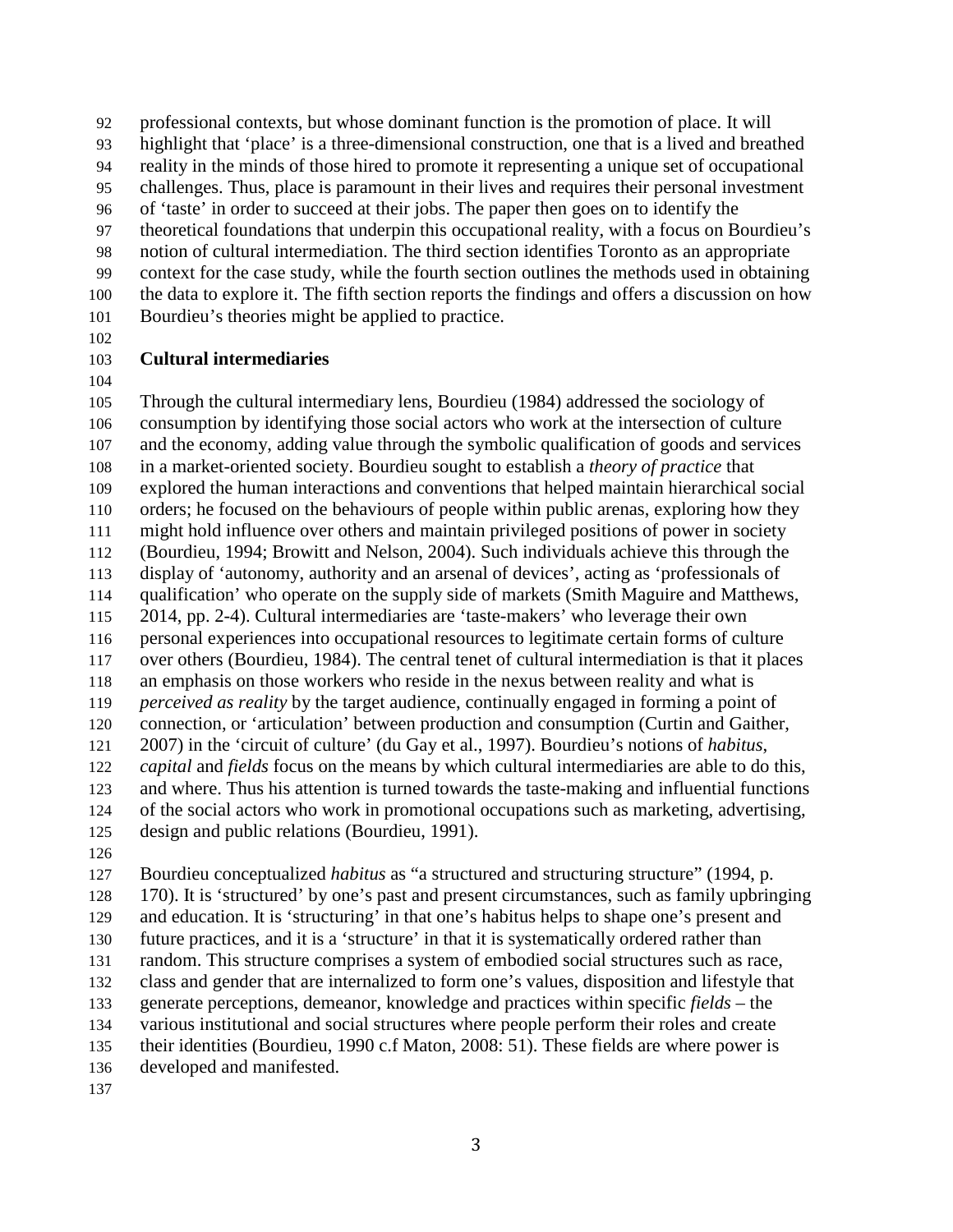The place that actors hold within a field are dependent on the relative weight of their

combined capital assets, which derive from a broad range of both personal attributes as

well as current social values. Power and identity are not fixed; a field can be created in

the intellectual, religious, cultural or social arenas, and an individual's sense of

themselves and where they are situated in a given social hierarchy can change depending

- on the field they occupy at a given moment. Fields are formed from networks of social
- relations; they are competitive environments in which social actors leverage their own
- habitus to compete for placement for economic, cultural, social and symbolic power.
- 

 The currency that allows this to occur is *capital*. Economic capital, or the attainment of monetary currency, was not Bourdieu's primary concern. He extends the importance of capital beyond the material and contends that one's social or cultural influence could be just as valuable in determining the amount of power that one has in society. Bourdieu uses these concepts to detail how the social order is progressively inscribed in people's minds through 'cultural products' including systems of education, language, judgements, values, methods of classification and activities of everyday life (1984, p. 471).

 The resources that actors rely on, such as educational or professional credentials, knowledge, networks, affiliations, memberships, social style, titles and qualifications, in aggregate make up their 'symbolic capital'. Bourdieu characterizes the 'taste' that is legitimated through these forms as 'aesthetic disposition' (Bourdieu, 1984, p. 28). Actors exert their influence over others through their symbolic capital, legitimating the way they see the world over others, and performing an influential taste-making function within

- consumer-driven society.
- 

 The past decade has witnessed a trend in exploring promotional occupations through a socio-cultural lens, building on Bourdieu whose work focused on societal power and influence (1984). The working lives of cultural intermediaries often overlap with their lives outside of work, with many believing that the lifestyles they lead personally help them impart an authority and authenticity necessary for the messages they promote and the organisations they represent to be perceived as credible (Smith Maguire and Matthews 2010). For example, the public relations practitioners in Hodges' (2006) study in Mexico City drew on their own personal experiences and believed that their social capital and lifestyles played a significant role in maintaining their credibility as bridges between organisations and their publics. Practitioners expressed a need to embody the values they were responsible for communicating, and that drawing on their personal experience and demonstrating authenticity was 'central to their effectiveness as professional communicators' (Hodges 2011: 39). Thus, the boundary between work and leisure is often blurred for cultural intermediaries, as they are often called upon to insert their own personal taste, or cultural capital, gleaned from their habitus to bestow legitimacy on both the products they endorse, as well as cement their own general authority as 'arbiters of taste and style' (Smith Maguire 2014: 219). A cultural intermediary's private life becomes a crucial occupational resource, and their credibility as a mobiliser and motivator of consumers to emotionally connect with the brand they represent thus becomes central to the legitimisation of their professional identity.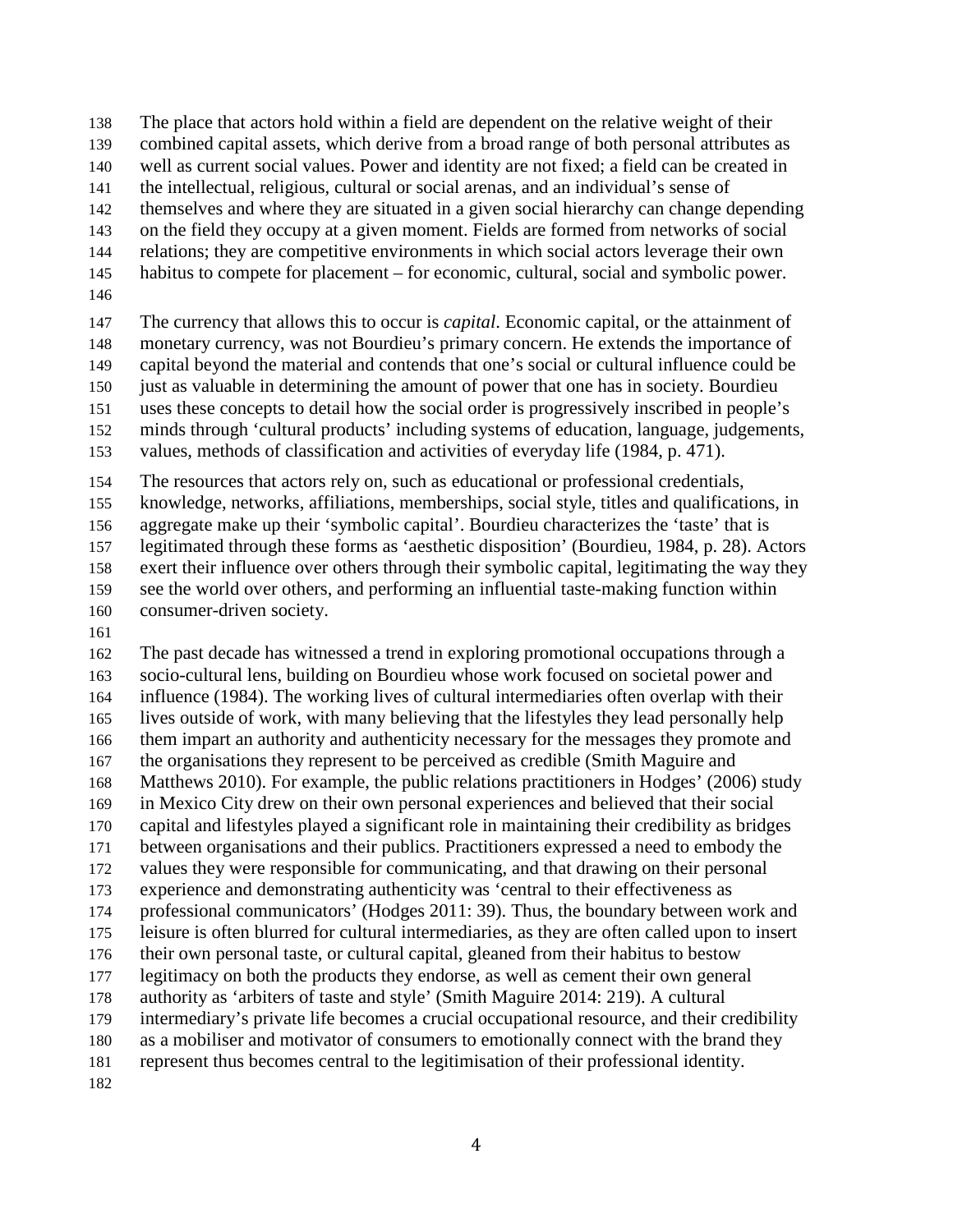Thus there has been increased interest in applying the concept of cultural intermediation

to the promotional occupations in recent years, particularly in the fields of branding

- (Moor 2008, 2014), advertising (McFall 2004; Cronin 2004; Kelly et al. 2008, Hackley
- and Kover 2007) and public relations (Hodges 2006; Piecska 2006; L'Etang 2007;
- Edwards 2012; Edwards and Hodges 2011; Hodges and Edwards 2014).

 The relevance of this to place branding is that Bourdieu's theory of cultural intermediation is largely concerned with how certain occupations appear to possess more social and cultural capital than others in certain fields. He suggests that representation and symbolic production is central to the work of cultural intermediaries as it helps them forge a sense of identity with the product, place, artist, or commodity they represent and contextualise it for their target audiences. The symbolic power they hold stems directly from the economic, social and cultural capital they possess – and this capital is highly valued within the profession. If we understand that place marketers, by way of their position at the centre of cultural representation, create specific identities that represent certain ways of seeing reality, and have a certain degree of power over how reality is perceived by target audiences, we can infer that these identities might both reflect and reinforce perceptions that are grounded in particular hegemonic power structures (Morgan and Pritcharad 1998). This makes a case for understanding who such individuals are, how they develop their social and cultural capital and where it is leveraged to impact promotional outcomes (Smith Maguire and Matthews, 2010).

## **Promotional actors in place branding**

 Kavaratzis and Hatch (2013) point to Zenker and Braun's (2010) comprehensive definition of place branding as 'a network of associations in the consumers' mind based on the visual, verbal, and behavioural expression of a place, which is embodied through the aims, communication, values, and the general culture of the place's stakeholders and the overall place design' (p. 5). They emphasize that place branding does not stem from a single unified managerial process, but is implemented through a set of intertwined collective sub-processes (ibid). This builds on Hanna and Rowley's (2011) assertion that there is a need to understand the 'agents, relationships and interactions' (p. 473) involved in those sub-processes to better understand how place brands come about.

 The literature on place branding clearly points to the importance of partnerships and relationships in forming a 'collaborative stakeholder approach' and 'strong compatible partnerships' (Hankinson, 2007) that emphasise the co-creation of meaning in the development of a place brand, and the need for key individuals with strong leadership abilities to bind communities together (Landry, 2008) and to form networks to facilitate the creation of shared meaning that will inevitably enhance brand strength (Kapferer, 2001).

 If we understand that places do not emerge fully formed but as endlessly redefined and socially constructed products that are reinterpreted via discourse by the people hired to promote them, then the nature of a place is constantly being rewritten through creative

- human endeavor (Warnaby and Medway 2013, p. 357). This theoretical position is
- grounded in a participatory approach to place branding which stresses co-creation,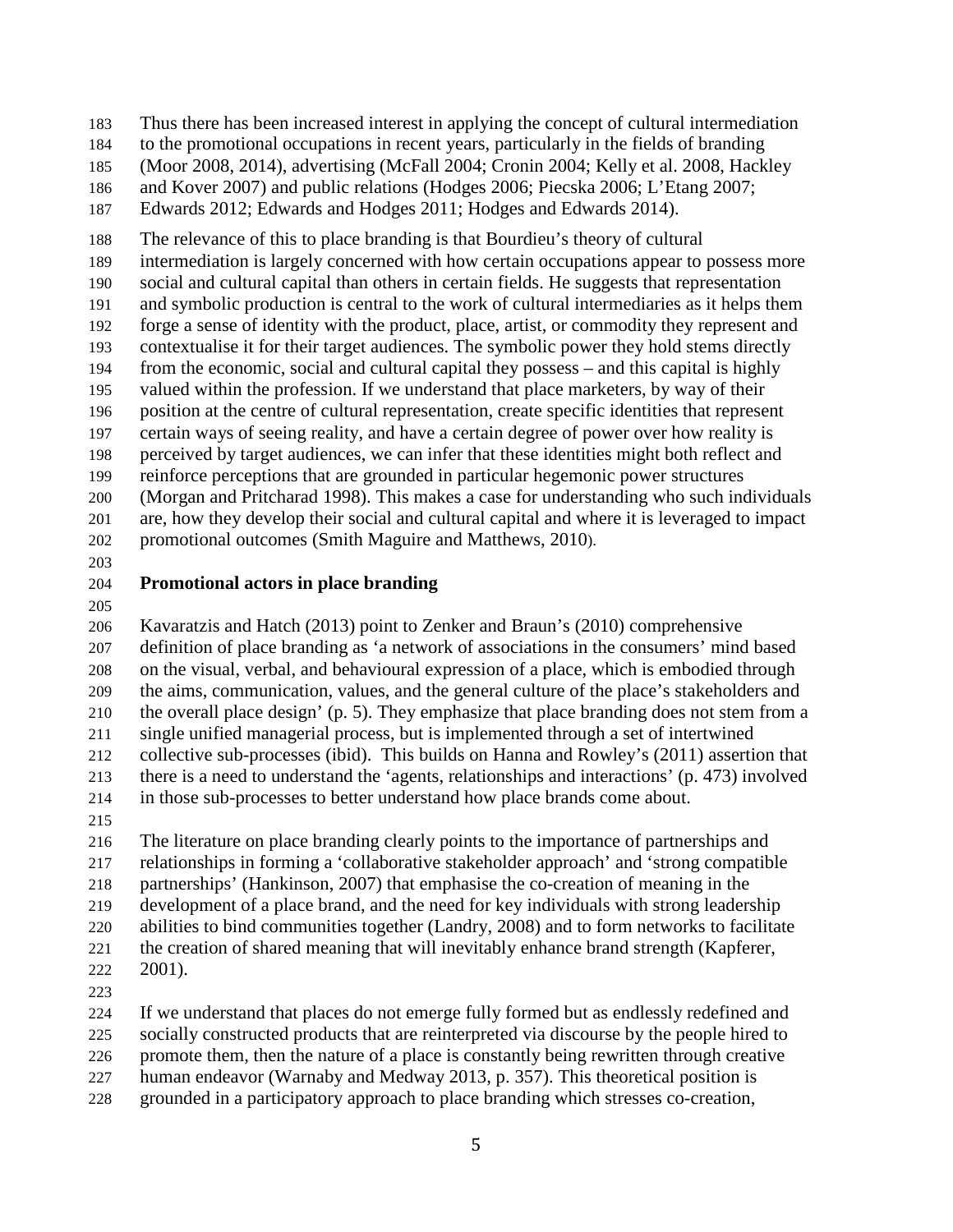community and collaboration in promotional activities among myriad stakeholders who care about the future of the brand.

 The network of actors involved in city branding may occupy all levels of government (regional, municipal, arm's length/agency), as well as permeating civil society (voluntary, non-profit) and the business sector. This constitutes a large infrastructure of workers including, but not limited to: marketing and public relations personnel at the local destination marketing organization (DMO); brand consultants hired by the local government to carry out campaign-specific work focused on targeted audiences both locally and internationally; bureaucrats and politicians within municipal and regional government who work within an economic development, inward investment, tourism, or a resident engagement capacity; the various 'taste-makers' around the city who write about local happenings (bloggers and cultural influencers who write about food, theatre, nightlife, arts/culture, festivals/events, sport); and the city's daily and weekly media who report on the activities of all of the above. At various levels, all of this work could be classed as *promotional* and takes place within a 'culture of circulation' – a cultural process created by the interactivity taking place between circulating forms and the interpretive communities built around them (Lee and LiPuma, 2003; Aronzyk, 2013).

 The 'place myths' that are constructed about a place – the combined imagery, narratives, clichés and messages that circulate within society – need not necessarily reflect its actual reality; perception becomes reality through the constant repetition and circulation of these messages in the media environment (Lash and Urry, 1994; Lübbren and Crouch, 2003). The visual and discursive representations of a city are encountered everywhere, including through official channels such as advertising, way-finding signage, maps, photography, travel brochures, web sites, B-roll and YouTube videos created by marketing and public relations staff, and in 'talking points' in political speeches and policy documents. These are further reinforced by unofficial media discourse in traditional mainstream and alternative press, lifestyle and personal blogs, and through the personal iconography captured by residents and visitors who take photos, upload them and share them via social media, prompted, in some cases, by the messages they primarily encountered through official promotional channels. Thus the stories told about a place can ultimately impact its culture, as such stories are often shared and repeated through an ongoing circle of production, representation and consumption (Kavaratzis and Ashworth, 2005; du Gay et al., 1997). This discourse is then adopted into policy documents and press releases, and begins to infiltrate the decisions that might be made about infrastructure and economic development strategy. If we accept that the messages that originate through official city branding processes have broader cultural meanings which extend beyond the actual consumption of tourism products and places, then place branding practitioners, through the images and narratives they deploy, are responsible for creating a certain way of seeing reality – and possess a great deal of influence over how that city comes to be perceived (Morgan and Pritchard, 1998).

Yet, while much analysis of the occupational function of place marketers exists, to date

there has been little exploration of the personal and professional dispositions of

practitioners – who they are (Aronczyk, 2013) and how their lives might impact their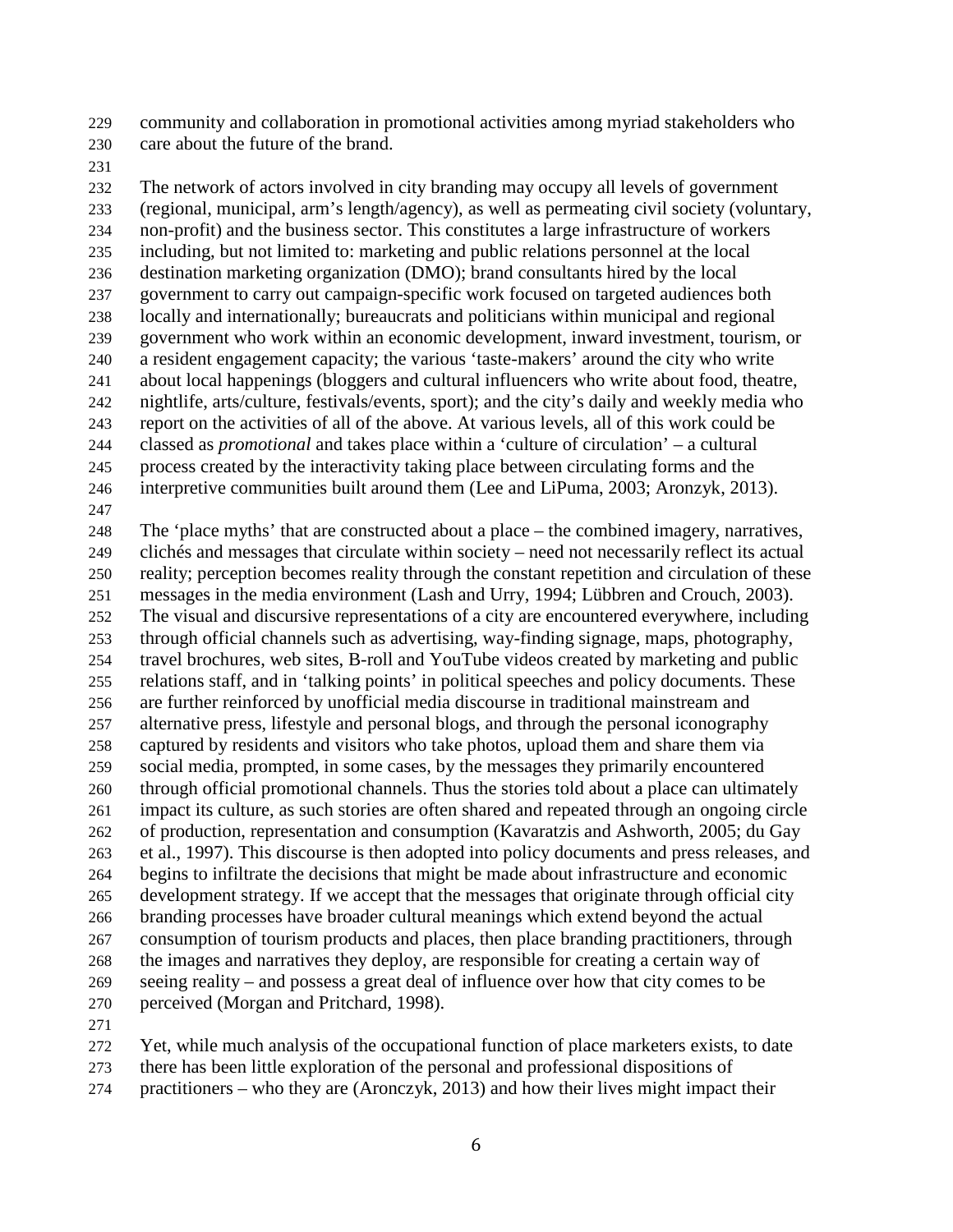work. Moreover, as with most promotional occupations, they are most influential when

invisible. The work of interpreting the city, collecting, curating and amplifying its

meaning via communicative action is meant to be felt, not seen, and yet it is a crucial

 element in the broader practice of city branding. The lack of academic enquiry into the social, cultural and symbolic impact of these occupational functions is a conspicuous omission in the tourism and place branding literatures, which the current study seeks to redress.

 A broader sociological approach to city branding through the lens of promotional culture points to the cultural influence exerted by promotional actors, who are in a position to directly impact the dominant discourses that exist about the commodity they represent, through a process of meaning-making (Wernick, 1991; Davis, 2013). Because meaning is culture-specific, places rely on cultural intermediaries who understand the local nuances of a place and can articulate that meaning through communication channels that resonate with multiple audiences.

 Given the centrality of cultural intermediaries in the formulation and implementation of place brand strategy, there have been calls to better understand the challenges practitioners face and the mechanisms by which they overcome these challenges (Moilanen, 2015). Taking a participatory approach to place branding means that examining the ways in which practitioners approach their work, the meanings they create and the discourses they influence, matters (Hudak, 2015). Identifying the promotional actors in place branding within a socio-cultural framework helps to contextualise the importance of their work amongst broader sociological and institutional structures. It also identifies the important role that they play and makes a stronger case for their input early in the policy planning and development phases of city branding. The aim of this study is thus to position the promotional actors in place branding as *cultural intermediaries*, and to argue that this position uniquely affords them the ability to shape the culture of that place. We introduce a new way of thinking about the occupational functions of the promotional actors in place branding, and open up new avenues for future research.

## **Theoretical framework: Cultural Intermediaries**

 Through the cultural intermediary lens, Bourdieu (1984) addressed the sociology of consumption by identifying those social actors who work at the intersection of culture and the economy, adding value through the symbolic qualification of goods and services in a market-oriented society. Bourdieu sought to establish a *theory of practice* that explored the human interactions and conventions that helped maintain hierarchical social orders; he focused on the behaviours of people within public arenas, exploring how they might hold influence over others and maintain privileged positions of power in society (Bourdieu, 1994; Browitt and Nelson, 2004). Such individuals achieve this through the display of 'autonomy, authority and an arsenal of devices', acting as 'professionals of qualification' who operate on the supply side of markets (Smith Maguire and Matthews, 2014, pp. 2-4). Cultural intermediaries are 'taste-makers' who leverage their own personal experiences into occupational resources to legitimate certain forms of culture over others (Bourdieu, 1984). The central tenet of cultural intermediation is that it places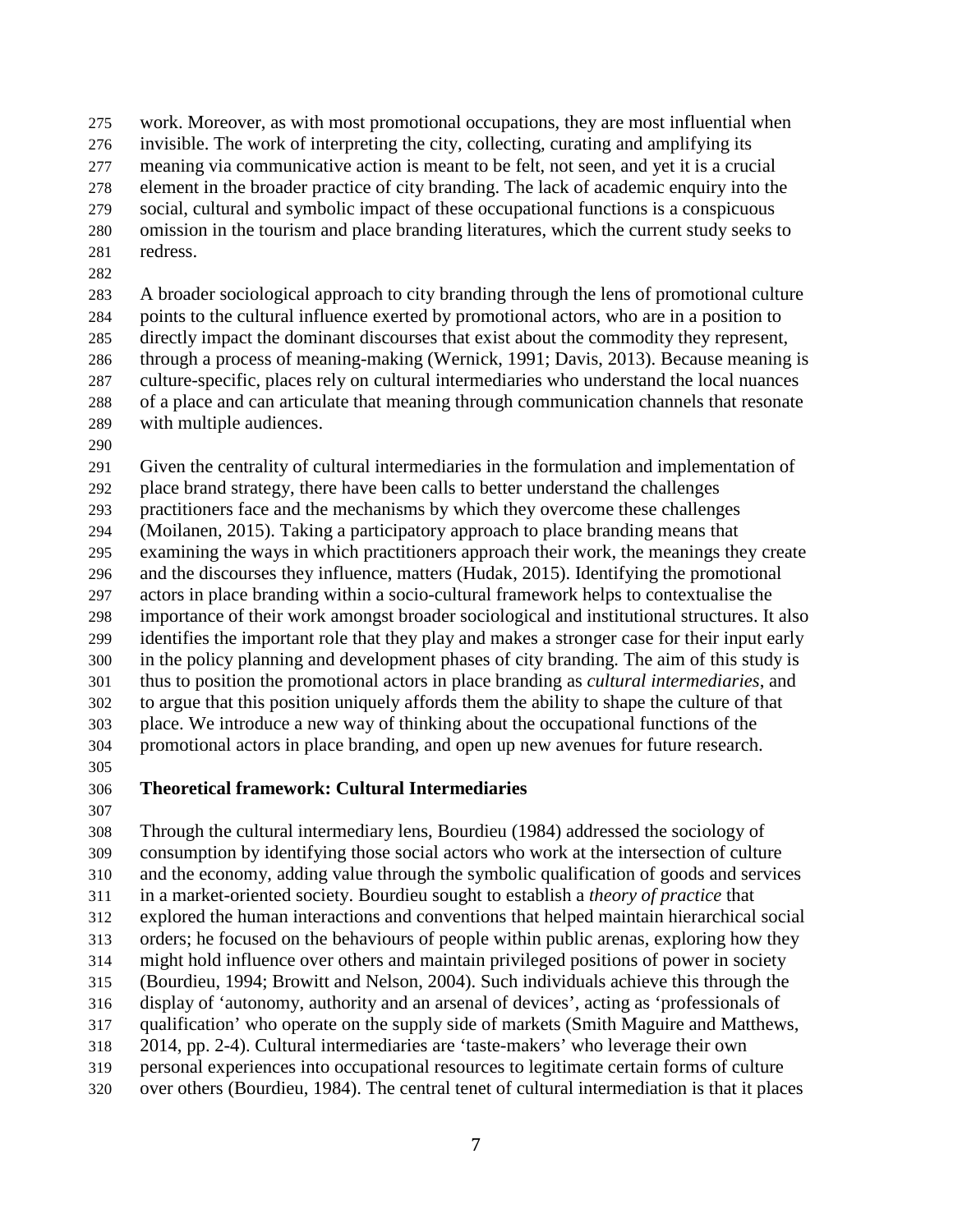an emphasis on those workers who reside in the nexus between reality and what is *perceived as reality* by the target audience, continually engaged in forming a point of

- connection, or 'articulation' between production and consumption (Curtin and Gaither,
- 2007) in the 'circuit of culture' (du Gay et al., 1997). Bourdieu's notions of *habitus*,
- *capital* and *fields* focus on the means by which cultural intermediaries are able to do this,

 and where. Thus his attention is turned towards the taste-making and influential functions of the social actors who work in promotional occupations such as marketing, advertising,

- design and public relations (Bourdieu, 1991).
- 

 Bourdieu conceptualized *habitus* as "a structured and structuring structure" (1994, p. 170). It is 'structured' by one's past and present circumstances, such as family upbringing and education. It is 'structuring' in that one's habitus helps to shape one's present and future practices, and it is a 'structure' in that it is systematically ordered rather than random. This structure comprises a system of embodied social structures such as race,

 class and gender that are internalized to form one's values, disposition and lifestyle that generate perceptions, demeanour, knowledge and practices within specific *fields –* the various institutional and social structures where people perform their roles and create their identities (Bourdieu, 1990 c.f Maton, 2008, p. 51). These fields are where power is developed and manifested.

 The place that actors hold within a field are dependent on the relative weight of their combined capital assets, which derive from a broad range of both personal attributes as well as current social values. Power and identity are not fixed; a field can be created in the intellectual, religious, cultural or social arenas, and an individual's sense of themselves and where they are situated in a given social hierarchy can change depending on the field they occupy at a given moment. Fields are formed from networks of social relations; they are competitive environments in which social actors leverage their own habitus to compete for placement – for economic, cultural, social and symbolic power. 

 The currency that allows this to occur is *capital*. Economic capital, or the attainment of monetary currency, was not Bourdieu's primary concern. He extends the importance of capital beyond the material and contends that one's social or cultural influence could be just as valuable in determining the amount of power that one has in society. Bourdieu uses these concepts to detail how the social order is progressively inscribed in people's minds through 'cultural products' including systems of education, language, judgements, values, methods of classification and activities of everyday life (1984, p. 471).

 The resources that actors rely on, such as educational or professional credentials, knowledge, networks, affiliations, memberships, social style, titles and qualifications, in aggregate make up their 'symbolic capital'. Bourdieu characterizes the 'taste' that is legitimated through these forms as 'aesthetic disposition' (Bourdieu, 1984, p. 28). Actors exert their influence over others through their symbolic capital, legitimating the way they see the world over others, and performing an influential taste-making function within consumer-driven society.

 The past decade has witnessed a trend in exploring promotional occupations through a socio-cultural lens, building on Bourdieu whose work focused on societal power and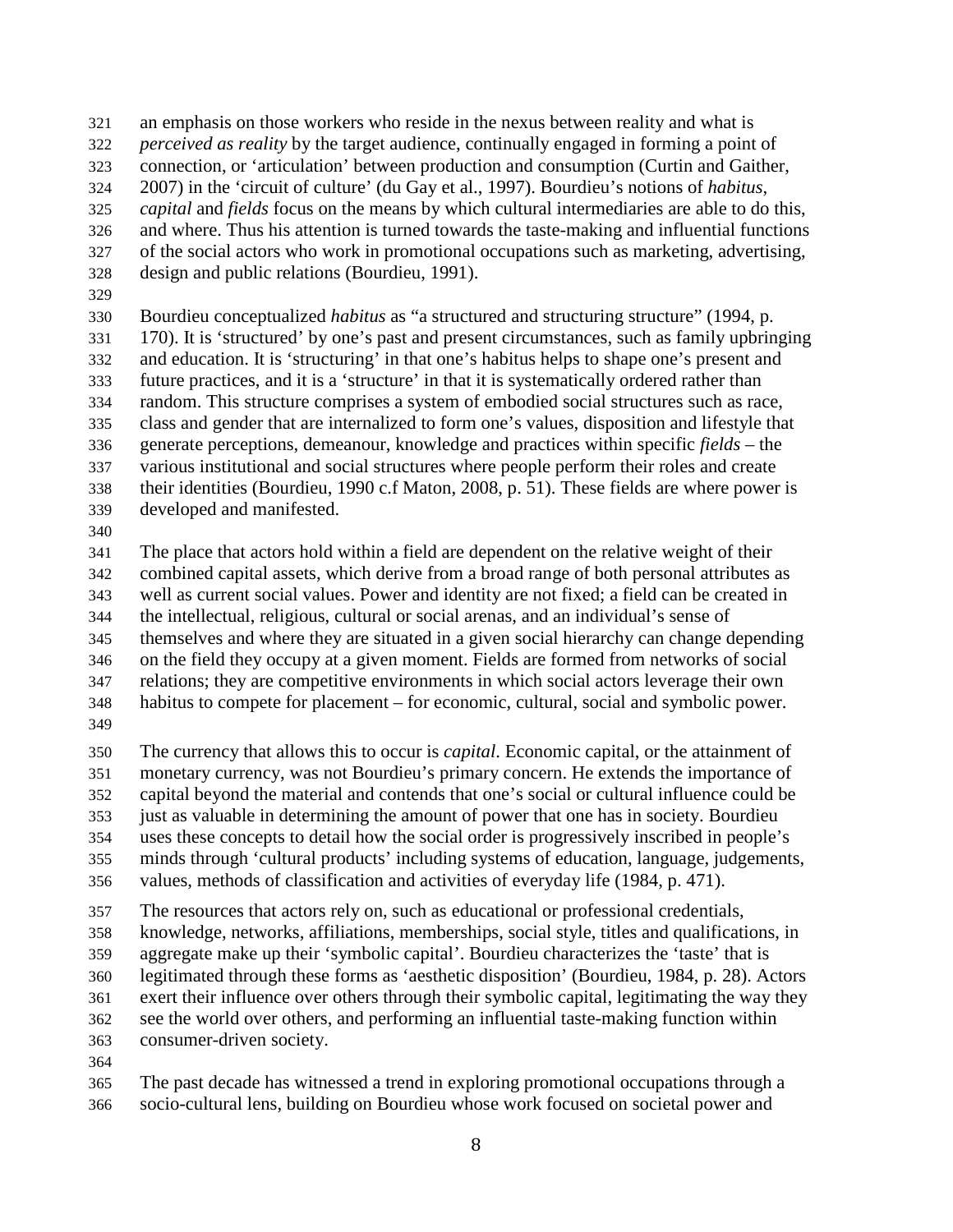influence (1984). The working lives of cultural intermediaries often overlap with their lives outside of work, with many believing that the lifestyles they lead personally help them impart an authority and authenticity necessary for the messages they promote and the organisations they represent to be perceived as credible (Smith Maguire and Matthews, 2010). For example, the public relations practitioners in Hodges' (2006) study in Mexico City drew on their own personal experiences and believed that their social capital and lifestyles played a significant role in maintaining their credibility as bridges between organisations and their publics. Practitioners expressed a need to embody the values they were responsible for communicating, and that drawing on their personal experience and demonstrating authenticity was 'central to their effectiveness as professional communicators' (Hodges, 2011, p. 39). Thus, the boundary between work and leisure is often blurred for cultural intermediaries, as they are often called upon to insert their own personal taste, or cultural capital, gleaned from their habitus to bestow legitimacy on both the products they endorse, as well as cement their own general authority as 'arbiters of taste and style' (Smith Maguire 2014, p. 219). A cultural intermediary's private life becomes a crucial occupational resource, and their credibility as a mobiliser and motivator of consumers to emotionally connect with the brand they represent thus becomes central to the legitimisation of their professional identity. 

 Thus there has been increased interest in applying the concept of cultural intermediation to the promotional occupations in recent years, particularly in the fields of branding (Moor 2008, 2014), advertising (McFall 2004; Cronin 2004; Kelly et al. 2008, Hackley and Kover, 2007) and public relations (Hodges 2006; Piecska 2006; L'Etang 2007; Edwards 2012; Edwards and Hodges 2011; Hodges and Edwards 2014).

 The relevance of this to place branding is that Bourdieu's theory of cultural intermediation is largely concerned with how certain occupations appear to possess more social and cultural capital than others in certain fields. He suggests that representation and symbolic production is central to the work of cultural intermediaries as it helps them forge a sense of identity with the product, place, artist, or commodity they represent and contextualise it for their target audiences. The symbolic power they hold stems directly from the economic, social and cultural capital they possess – and this capital is highly valued within the profession. If we understand that place marketers, by way of their position at the centre of cultural representation, create specific identities that represent certain ways of seeing reality, and have a certain degree of power over how reality is perceived by target audiences, we can infer that these identities might both reflect and reinforce perceptions that are grounded in particular hegemonic power structures (Morgan and Pritchard, 1998). This makes a case for understanding who such individuals are, how they develop their social and cultural capital and where it is leveraged to impact promotional outcomes (Smith Maguire and Matthews, 2010).

 While Bourdieu's theories of cultural intermediation and capital are not the only ways of understanding the influence and impact of practitioners, his emphasis on taste-making and symbolic cultural power are of particular relevance when considering place. Other theories such as actor network theory, stakeholder theory, and legitimacy theory might also be considered useful in this regard. Latour's (2005) actor network theory has

informed a burgeoning body of tourism research that offers an opportunity to extend our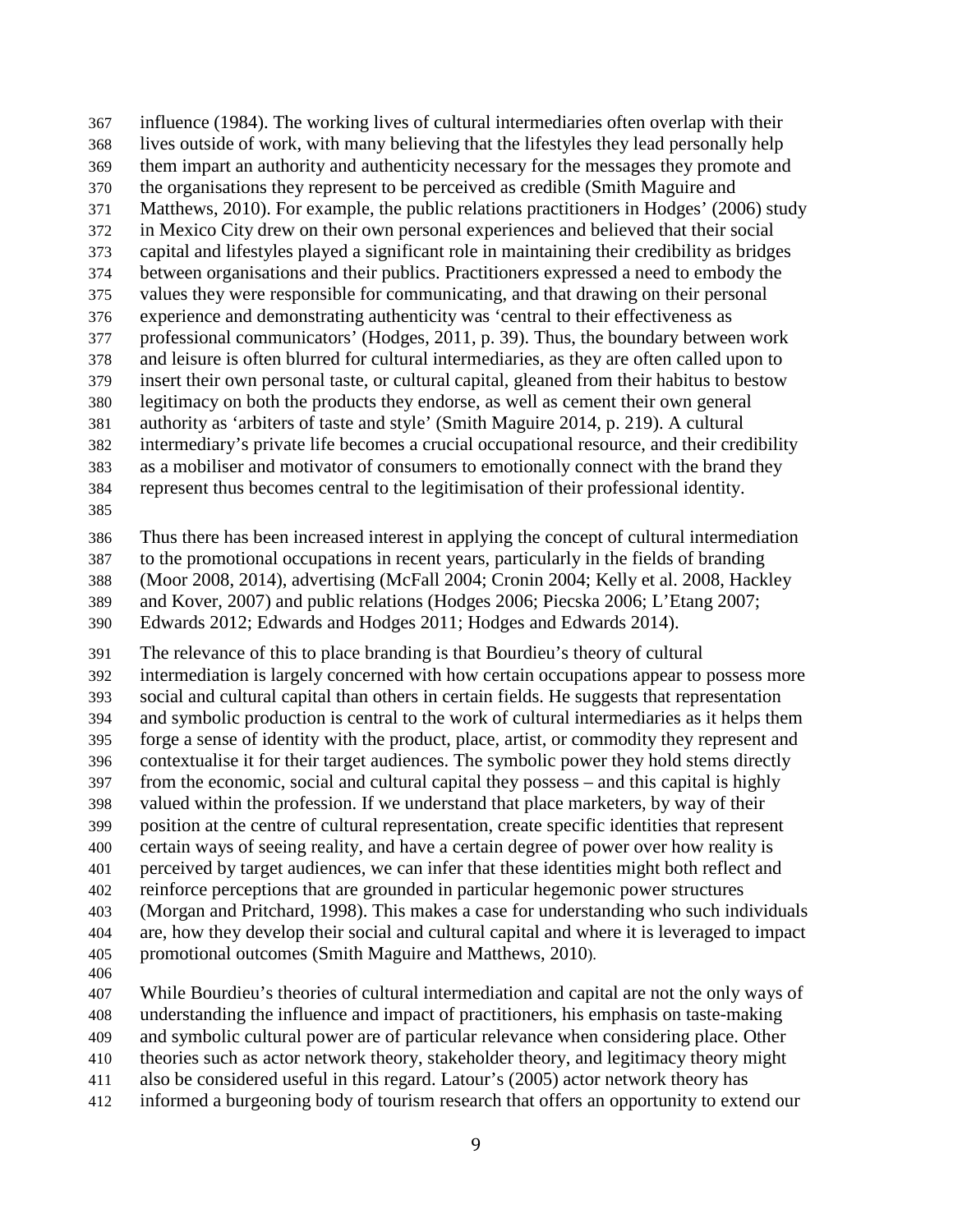understanding of the human and non-human actors in tourism and the social, economic and political relations between them (Arnaboldi & Spiller, 2011; Beard et. al., 2016; Murdoch, 1998; Paget et. al., 2010; Pollack et. al., 2013; Ren et. al., 2010). Stakeholder theory also provides a potentially useful lens through which to view cultural intermediaries and place branding. Building on Hankinson's (2004) contention that a stakeholder approach is central to place branding, stakeholder theory offers a managerial and organizational framework to help us understand the specific perspectives and needs of a diverse population with a vested interest in the city's success. While stakeholder theory is widely applied in a business context, it remains under-explored in tourism, although events and festivals offer a ripe playground for enquiry (Todd et. al., 2017). Finally, given the micro-actions of legitimacy construction that promotional actors might need to undergo in the promotion of both the place they represent as well as their own credentials in representing it, tenets of legitimacy theory might also be applied. In its broad academic application, however, this theory largely concerns itself with the macro forces of corporations, organisations and movements within a broader society, and has yet to be explored in the context of the individual and the personal activities that form one's occupational resources within a professional context. Thus, although far from the only potential theoretical approach, Bourdieu's notions of habitus, fields, capital and cultural intermediation offer a worthy lens through which the influence and impact of promotional actors in place branding might be explored.

Please insert Figure 1 here

#### **Research context: Toronto**

 The city of Toronto was selected as an appropriate locus for the study as the city has an active network of promotional actors operating within a complex web of promotional bodies, internal and external stakeholders, and media. Toronto is the heart of Canada's commercial, financial, industrial, and cultural life. The Toronto Census Metropolitan Area (CMA) is comprised of the City of Toronto as well as 23 surrounding municipalities, each with their own powers of planning and spending in the areas of economic development, infrastructure, services, arts, culture and recreation. Toronto is part of a metropolitan area known as the Greater Toronto Area (GTA), made up of the central City of Toronto, and the four regional municipalities that surround it: Durham, Halton, Peel and York. The former cities of Toronto, Scarborough, Etobicoke, North York and the borough of East York, were amalgamated to form the new City of Toronto on 1 January 1998. Since then, the City's governance structure has been formed of a Council made up of a Mayor and 44 city councillors each representing one of the city's wards.

 The city sees itself as a rising power on the world's cultural stage. After undertaking major structural renovations for most of its major cultural institutions and entertainment attractions from 2003 onwards, Toronto has pursued an ambitious branding and promotion strategy centred on its identity as a 'Creative City'. This includes integrating key phases of development into its urban cultural policy as a means of improving its economic position; from the regeneration of 'flagship' cultural institutions, to arts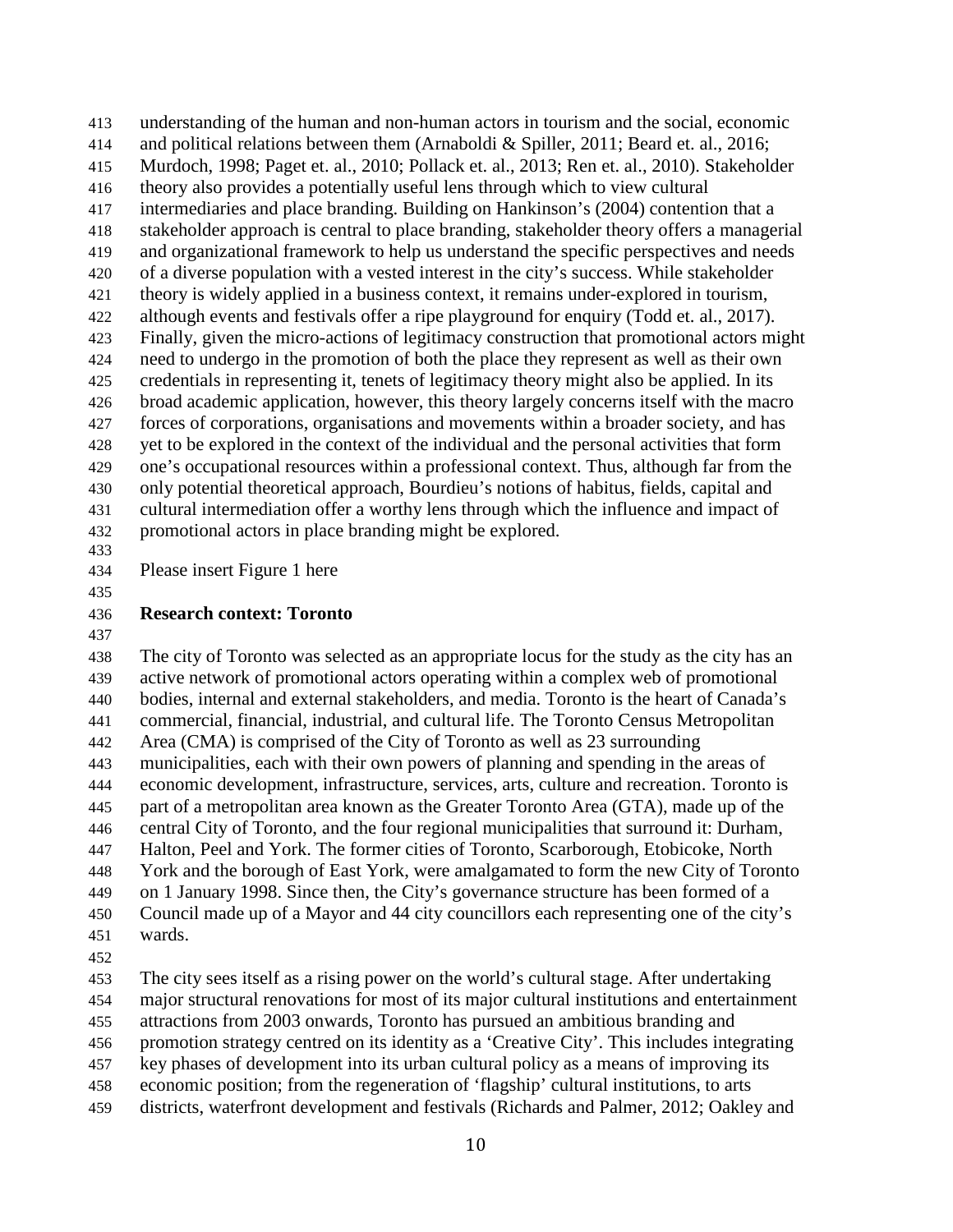O'Connor, 2015). This has led to the rise in the need for promotional actors both within

- City Hall as well as in attractions, arms length cultural properties, and tourism organizations.
- 

 The construction of Toronto's place brand and the decisions that are made about how to promote it through various marketing, advertising and public relations channels fall to a diverse group of public sector organizations which are vested in both the tourism success as well as the overall economic development of the city. These public sector organizations work closely with relevant partners in the private sector in order to achieve the city's promotional goals.

 

## **Organizations within which Toronto's promotional actors operate**

 The development of a city brand requires the collaboration and cooperation of a wide range of organizations and individuals within both the public and private sectors, and acting within official channels as well as on an ad hoc, volunteer or entrepreneurial basis. Below is a broad description of the most significant organizations within which Toronto's promotional actors operate. Though not comprehensive, the range of organizations detailed below provides insight into the organizational and personnel resources required 480 for a city to undertake branding or promotional endeavours.

 The City of Toronto operates under a decentralised communication structure, with each internal Division managing its own promotional and communicative activities. The Strategic Communications Department is responsible for the overall direction and implementation of communication outreach (both reactive and proactive) and issues news releases on behalf of communication professionals in divisions such as Transportation, Parks and Recreation, and Economic Development and Culture. Within the latter department, there exists a team of marketing and public relations professionals who are responsible for promoting the city's cultural endeavours, including the City Cultural Events, any one-off tourism initiatives, and activities that fall under the Visitor Services portfolio. This team is an award-winning group of professionals who manage multi- million dollar marketing and publicity campaigns in both traditional and social media. They work with the promotional actors at Tourism Toronto to ensure that the arms-length agency is aware of what is happening within City Hall. They have in recent years been more closely linked with the City's Economic Development arm, assisting in developing brand strategies, outreach, communicative tools and consultancy services to help guide those tasked with securing inward investment and business incubation and development within the city.

Tourism Toronto is the official not-for-profit agency and industry association responsible

for promoting and selling the greater Toronto region as a destination for tourists,

convention delegates and business travellers. It is now fully funded by the province of

Ontario, and has added responsibilities of promoting the Greater Toronto Region,

including cities Mississauga and Brampton to the west of Toronto. It represents over

1,200 public and private sector members and is governed by a 22-member Board of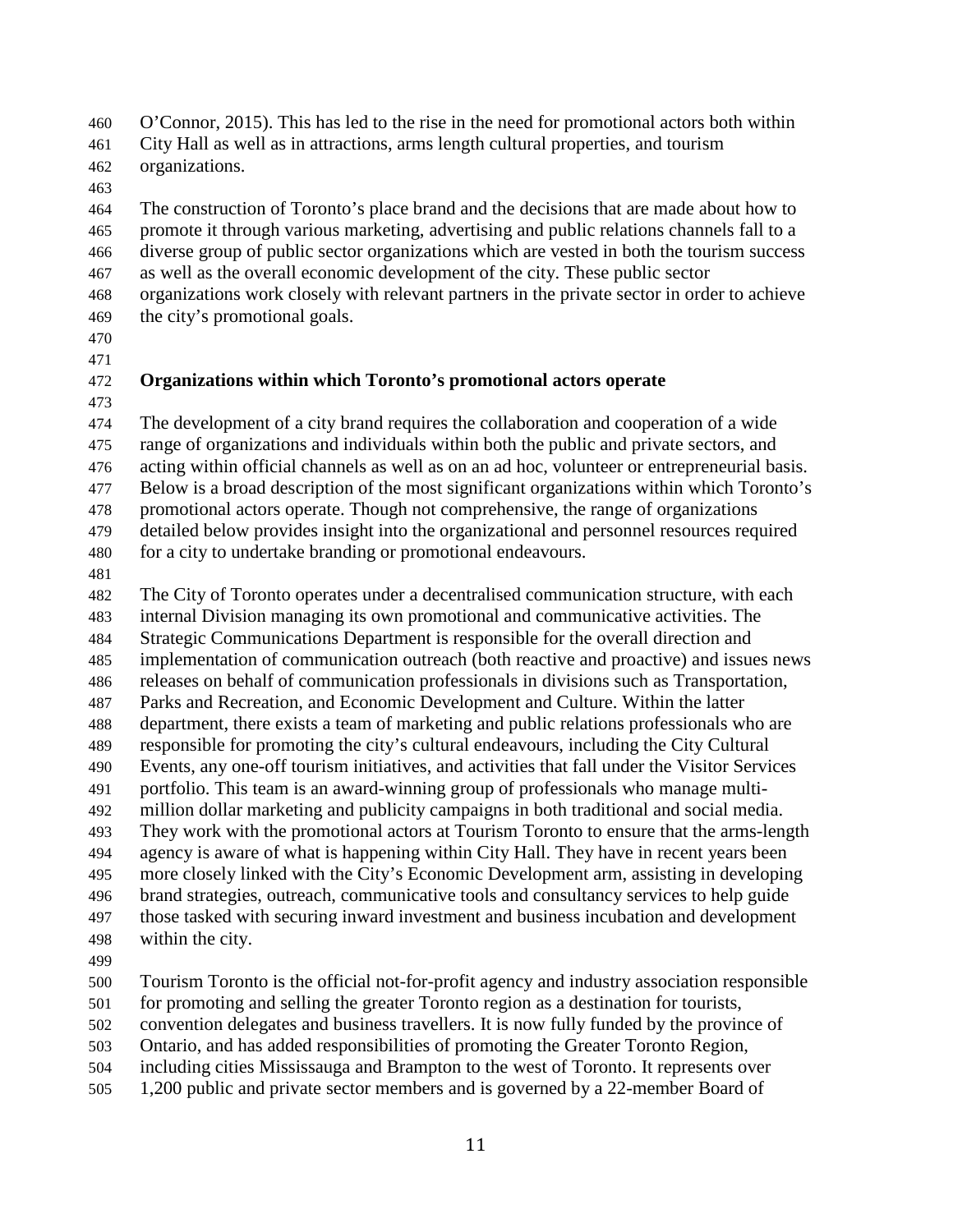Directors drawn from a broad range of representatives from Toronto's tourism industry. 

 As a partnership of public and private sectors, Tourism Toronto's partners include the Greater Toronto Hotel Association, the City of Toronto, the Ontario Ministry of Tourism and Culture, the Canadian Tourism Commission, the City of Mississauga, the City of Brampton, Air Canada and VIA Rail. It also works in collaboration with representatives from the Toronto Board of Trade, Metro Convention Centre, Ontario Restaurant, Hotel

- and Motel Association, and Attractions Ontario.
- 
- 

#### **Materials and Methods**

 In order to obtain 'rich' data (Creswell, 2013) and to gain insights into the complex phenomenon under investigation, this study employs an in-depth, qualitative single-case approach (Yin, 2003). The case study approach facilitates theory-building (Eisenhardt, 1989) and is appropriate for exploring previously under-researched topics. The single case approach has been used in the context of place branding to investigate, for example, complex phenomena such as historical materiality and linearity/diffuseness (Warnaby, Medway and Bennison, 2010). It has also been used extensively in the case of cultural intermediaries to examine how their occupational functions impact certain geographic fields (Hodges, 2006). The lead researcher of this paper implemented three different methods of investigation, ensuring the validity of the research through the triangulation of gathered data (Decrop, 1999; Yin, 2003). We drew upon multiple sources of evidence involving a mix of interviews, autobiographical ethnography and document analysis. Documents analyzed for historical content and discourse are summarized in Table 1.

# **Insert Table 1 Documents analyzed for historical content and discourse here**

A series of 16 semi-structured interviews were conducted with marketing,

communications, public relations, cultural policy and tourism promotion and

- management personnel at a variety of organizations that represent the diverse landscape
- of Toronto's cultural and tourism offering. These included the Economic Development
- and Culture Division at City Hall, the Special Events Office, Waterfront Toronto, Tourism
- Toronto, the Toronto International Film Festival, the (now defunct) Municipal Tourism
- and Planning Division, a major museum, a prominent music/entertainment weekly
- newspaper, a place branding consultant with clients throughout Toronto and in the
- surrounding regions, and the CEO of an urban sustainability and place-making collective.
- The interviews addressed the respondents attitudes towards Toronto's promotional efforts, its brand development and cultural policy strategies over the last 15 years, the extent and
- nature of their work with other stakeholders, and the specific occupational functions they employ that allow them to best perform their jobs.
- 

Concepts of process, identity, interpretation and meaning were explored through open-

- ended conversational interviews. The lead researcher held the position as Public
- Relations Supervisor (responsible for festivals, events and tourism strategies) within the
- Economic Development and Culture Division at Toronto City Hall from 2007-2013. As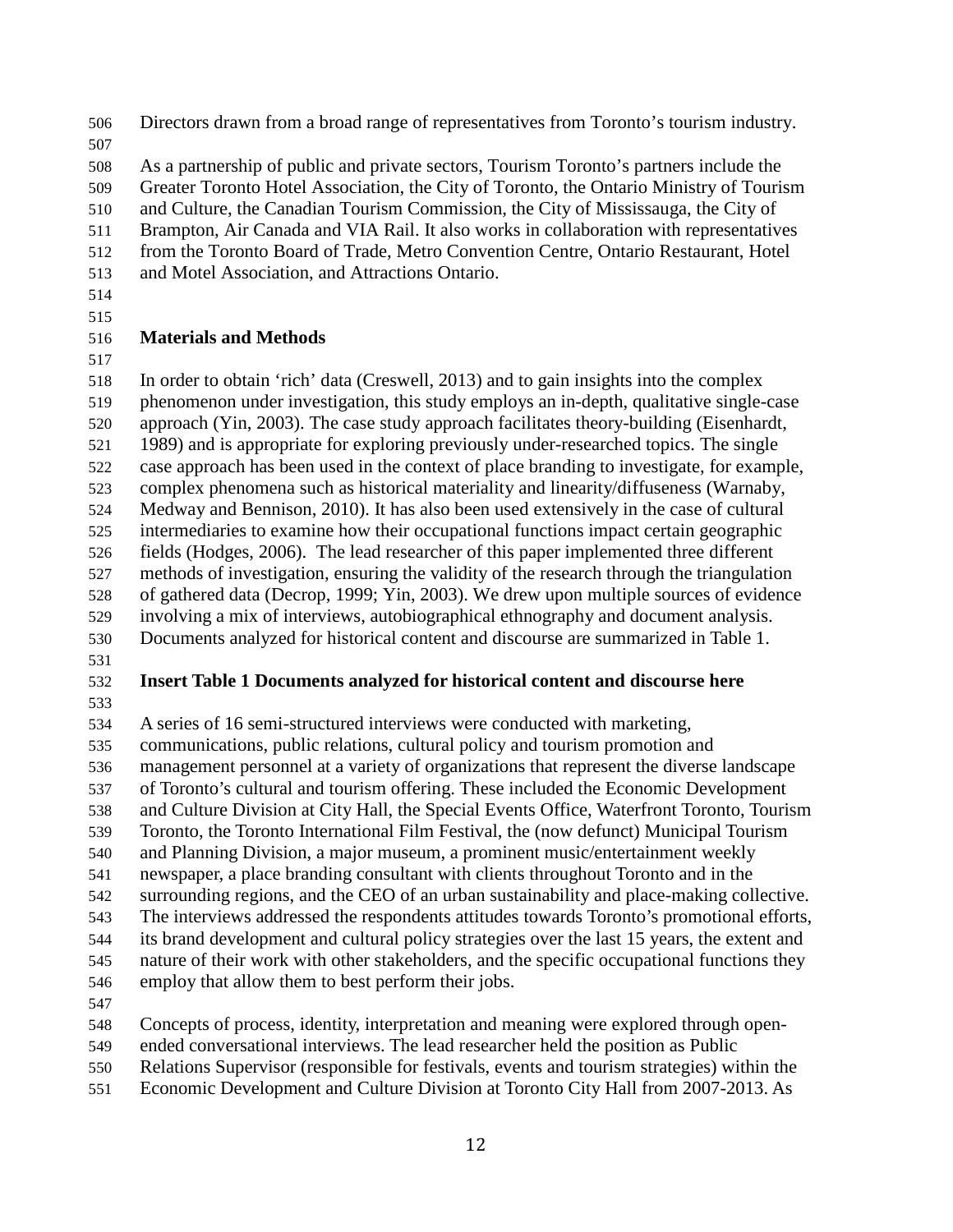such, professional relationships had been formed with some of the participants prior to the research being conducted. As this researcher had an intimate familiarity with the city as well as with the intermediaries hired to promote it and their strategies, a degree of informality, collegiality and 'knowingness' occurred in the interactions, allowing for the extraction more meaningful data, as well as a greater degree of access to otherwise hard- to-reach informants. This closeness with interviewees, whilst providing deeper data, might be perceived as creating a bias on behalf of the lead researcher. However, several steps were taken to minimise bias. There was a several year gap between when the researcher acted in a promotional capacity for the city, and conducted research into its processes. Further, many of the interview participants and the researcher were not previously acquainted; contact was made via snowballing, independent research and unsolicited requests. Whilst there was a familiarity amongst some (not all) of the participants, formalities were enacted (i.e., recording the interviews, using a templated interview guide, and whenever possible, conducting interviews within formalised, professional environments and timeframes) to mitigate the expectations of the researcher or the words and actions of participants. Further, follow up questions during the interviews were used to ensure that the researcher's interpretation of certain narratives matched the interpretation of the informants.

 Interview questions followed a theoretical framework and initially focused on how the informant understood the nature of their job, their personal and professional backgrounds (to explore habitus and fields), how decisions are made about promotional and message strategies (construction of legitimacy), how they develop their knowledge about the place they represent (cultural capital), and how they share that knowledge with key stakeholders (social capital). These questions were formulated to initially put informants at ease, while they recounted the day-to-day obligations, challenges and successes of their evolving career and the dynamics of their current occupation. Given that the over-arching brand promise of Toronto as a 'Creative City' celebrates its a high degree of cultural diversity, socially progressive values and creativity, questions focused on the social and cultural component of the work, especially as these are subjective assets that benefit most from meaning-making and narrative. Respondents' understanding of the brand of their city, how they leverage relationships to gather content, interpret and promote the brand promise for key audiences offered insight into their position as cultural intermediaries whose role is integral to the creation of a cultural identity in the city for which they work. 

 The interviews typically lasted between 60 and 90 minutes. They were transcribed, anonymized and coded in NVivo with regard to specific themes that emerged from the interview data. The codes aligned with the theoretical framework and included evidence of forms of cultural and social capital, as well as descriptions of professional knowledge and constructions of legitimacy being leveraged. Inter-coder reliability (Saldaña, 2009) was achieved through intensive ongoing discussion between the researchers regarding the coding of the data. The use of theory-driven codes enhanced the validity of the study (DeCuir-Gunby et al., 2011). Further steps to increase the validity of the study included prolonged observations in the field and the use of thick, rich descriptions (Creswell and Miller, 2000).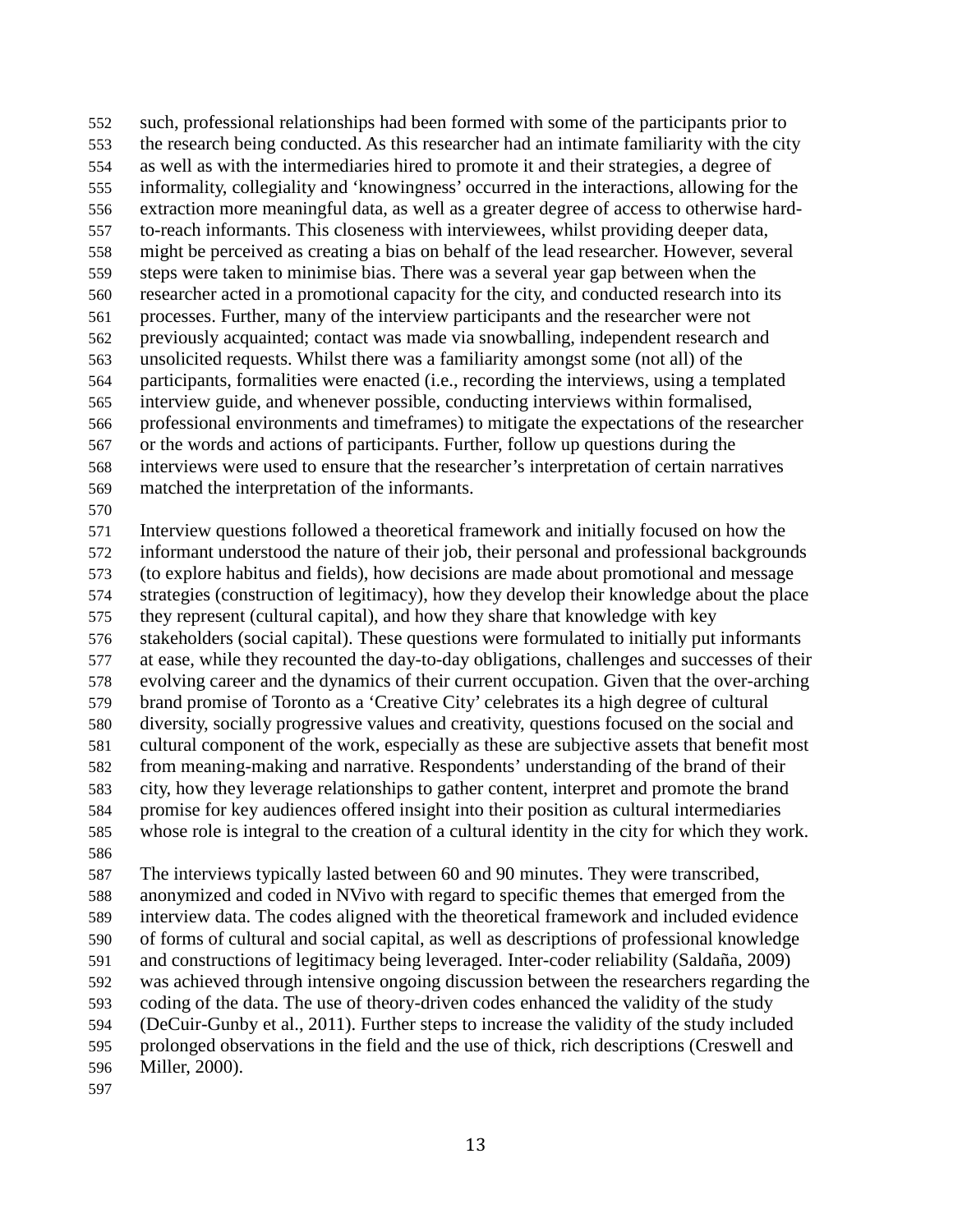When data saturation became apparent, it was decided that an adequate number of interviews had been undertaken. A list of interview participants described by titles and the organizations they represent are summarized in Table 2.

## **Insert Table 2 Interview participants here**

 The next section examines the material function of the promotional actors who operate within the above organizations – their professional knowledge, the cultural/social capital they employ, and the ways in which they construct legitimacy for their roles, positioning them as cultural intermediaries.

## **Results and Discussion**

 Smith Maguire and Matthews (2014) argue that an important arena for studying cultural intermediaries lies in the practicalities of the profession – analysing the ways in which such individuals leverage their knowledge, dispositions, and cultural and social capital to frame themselves as experts in the qualification of goods, services or places they might promote. Thus we examine how promotional actors as cultural intermediaries go about constructing legitimacy, both for themselves, as well as the product/place they represent; and how the material practices of their work enable them to wield influence at the articulations of production and consumption in the promotional value chain.

 A detailed analysis of the interview data led to the identification of two main dimensions of occupational resources drawn upon by promotional actors as follows: first, their *cultural capital,* gained through having a 'finger on the pulse' of unfolding cultural developments and an educational and professional background conducive to taste- making; secondly, their *social capital*, the quality of being politically savvy and an honest broker amongst a complex web of interacting organizations and individuals, and leveraging their relationships to inform their craft. We were able to discern that these actors drew upon these forms of capital to achieve a certain level of legitimacy for their work, and for themselves as professionals suitably positioned to perform it. The dimensions of these occupational resources are discussed below. 

- **Cultural Capital**
- 

 Respondents in this study, whether knowingly or not, rely heavily on symbolic forms of 634 cultural capital to demonstrate their efficacy in their roles. Promotional actors  $(n=12)$  frequently displayed large, graphic depictions of media coverage celebrating the city, advertisements promoting festivals and attractions, glossy marketing collateral and dramatic city imagery on their office walls, highlighting the outcomes of their promotional work, an example of *objectified cultural capital*, or the display of artefacts and possessions that contain perceived value (Bourdieu, 1990; Browitt and Nelson, 2004). Many  $(n=11)$  were quick to point to their academic and professional backgrounds in politics, corporate marketing and cultural management, and spoke often about the need for continuous learning and the pursuit of higher credentials that might assist them in more fully performing their occupational roles – a clear indication of *institutionalized* 

*cultural capital*, the demonstration of qualifications conferred by recognized bodies, for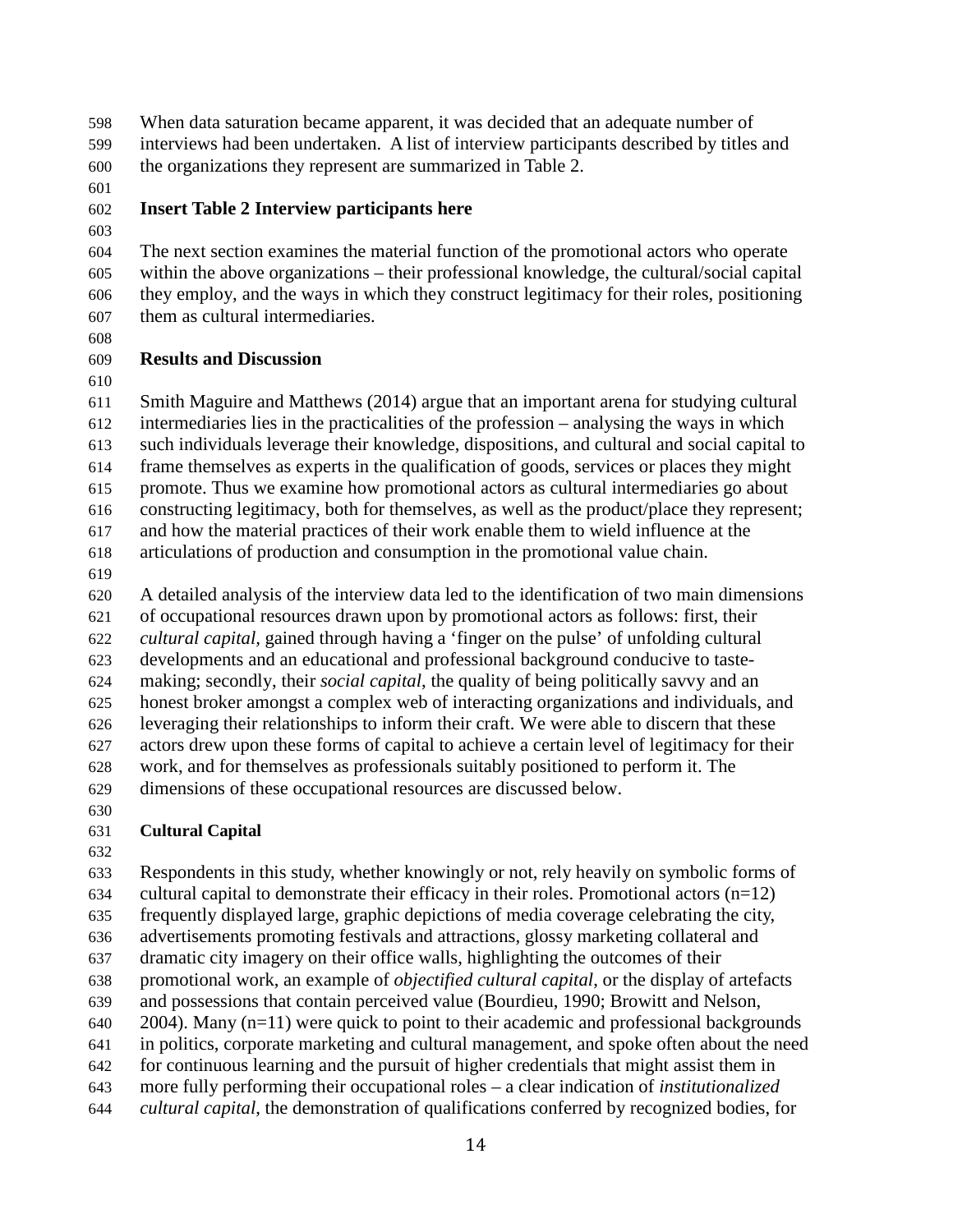- instance academic degrees or measures of professionalization which is dependent upon
- rates of exchange within society, or the values held by dominant social coalitions
- (Bourdieu, 1990; Browitt and Nelson, 2004). A common theme (n=8) was to talk about
- their *habitus*  how their particular personal background enabled them to do their job
- properly, whether that meant growing up in Toronto, or being Canadian, or having
- intimate knowledge of certain neighbourhoods by maintaining a very active social life in the city.
- 
- *Finger on the pulse*.

 It is imperative that those who are hired to promote a city remain abreast of the latest trends and happenings within their city, as well as in other competitor cities around the world. The constant need for good content and innovative promotional strategies requires that practitioners 'keep their finger on the pulse' of what is going on in their city (Informant 1) and maintain an up-to-the-minute awareness on issues such as the latest hotel and restaurant openings, major shows, architectural and infrastructural developments, leisure, retail and entertainment options, as well as business opportunities and economic development trends. It is also vital that they remain consistently informed about developments in other cities, both politically as well as promotionally, and follow rankings, analyses and research on the factors that might nudge competitor cities into greater international prominence.

 The onus generally falls to the practitioner to proactively seek out relevant content that aligns with both political and city branding goals, as well as audience preferences, seeking to link the two in promotional discourse. Staying abreast of what's new, unique, popular and sought after is an important part of the practitioner's role in maintaining their cultural capital. However, more than just knowing what's new, or what's happening, they must also contextualise this information against what audiences *want* to know. It is not enough to be aware of new restaurants, bars or attractions – practitioners must also intrinsically understand what makes these locations attractive to potential tourists and residents. This not only requires a broader knowledge of cultural trends that are occurring beyond the boundaries of the city, but a willingness to look at and shape current trends within the city as well. As one informant stated:

 *'We do a lot of call-outs to our partners in the community. You always have to stay current on what's new, what's happening. A lot of journalists will ask, 'what's new, what's hot' ... So that's why we always need to figure out, 'what's the new bar, new club, new lounge, new restaurant'? We're constantly looking and reading what other people are covering as well, to find out what they're covering, whether it's local or international, to see what some of our journalists are covering in other destinations, and how long ago it was, and how long it's been since they've covered the destination if they have at all'* (Informant 3).

 Vitally, the dominant way that participants were able to acquire this 'finger on the pulse' was through leveraging their networks throughout the city. Thus, intermediaries were able to orchestrate a *conversion process of social capital into cultural capital*, and utilise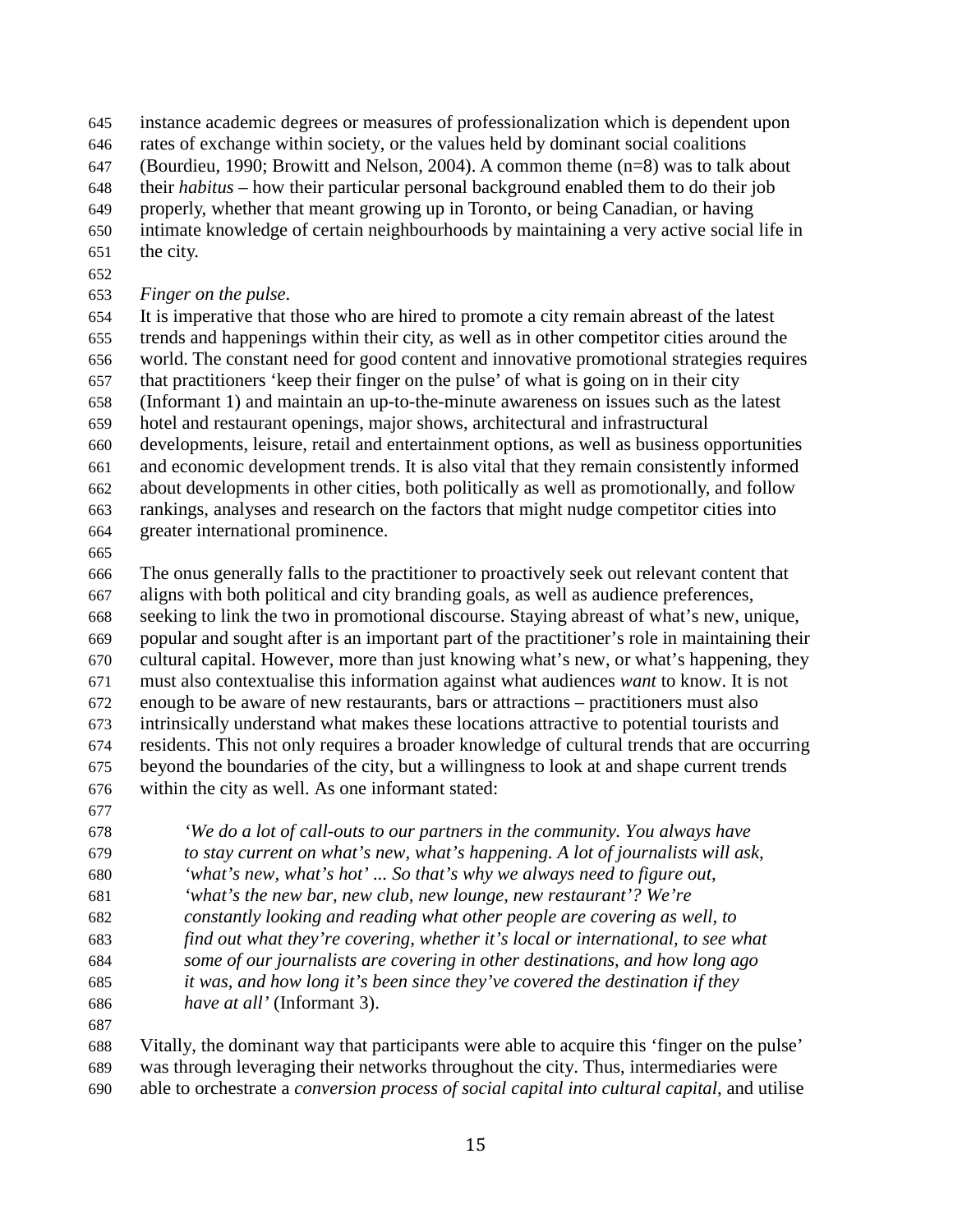both to achieve their legitimizing ends. This conversion process, and the means by which it occurs, is an area ripe for new research.

#### **Social Capital**

 Social capital refers to the networks of social influence that actors might maintain within certain fields (Bourdieu, 1990). It is made up of the aggregate of actual or potential interpersonal resources an individual can access by virtue of their belonging to a certain group:

- 
- 
- 
- 
- 
- 

 *'…we've got these huge groups of stakeholders. There's the broader public which is important to us, but in terms of achieving these goals and getting our projects done, it's more about governments, opinion leaders, thought leaders, influencers, and that kind of ecosystem around them. And that includes any possible platforms in there. That's social media, that's one to one, that's the whole universe in there. Well beyond traditional media relations, which we also do a lot of as well.'* (Informant 12)

 The main way that promotional actors can stay connected to the happenings in the city is through networking and the development of relationships with like-minded professionals in similar organizations. These social and professional links allow them to share successes and failures, and contextualise their specific work within a larger city branding context. Promotional actors also find that they 'speak the same language' and can leverage their relationships to lend a greater consistency in their overall strategies. One respondent commented:

 *'…we've got a lovely a network of people in both marketing and communications and creative within other arts institutions and the city at large, and there's an informal network of people liaising with each other and chatting about best practices and frustrations that might occur. There's a lot of shared learnings.* (Informant 6)

 Membership affiliation within certain groups and a commitment to leveraging partnerships with key stakeholder groups outside the city was also a priority:

 *'I think my vision for the city is one that comes from seeing a lot of cities globally. I spend a lot of time with different institutions globally. I'm doing a lot of work with the Rockefeller Foundation globally working with other cities, the Davos Forum, the Creative Cities tour, that was also interested in what we're doing. It involved a half a dozen of those groups looking at cities and where they're going, what they're doing, and how we can do something similar.'* (Informant 8)

*Political savvy, the honest broker*:

 Professionals responsible for city branding initiatives tend to work in highly complex, political and bureaucratic structures. These are the fields where they must constantly negotiate their position and powers of influence and persuasion. They are beholden to myriad stakeholders, straddling the divide between public sector accountability and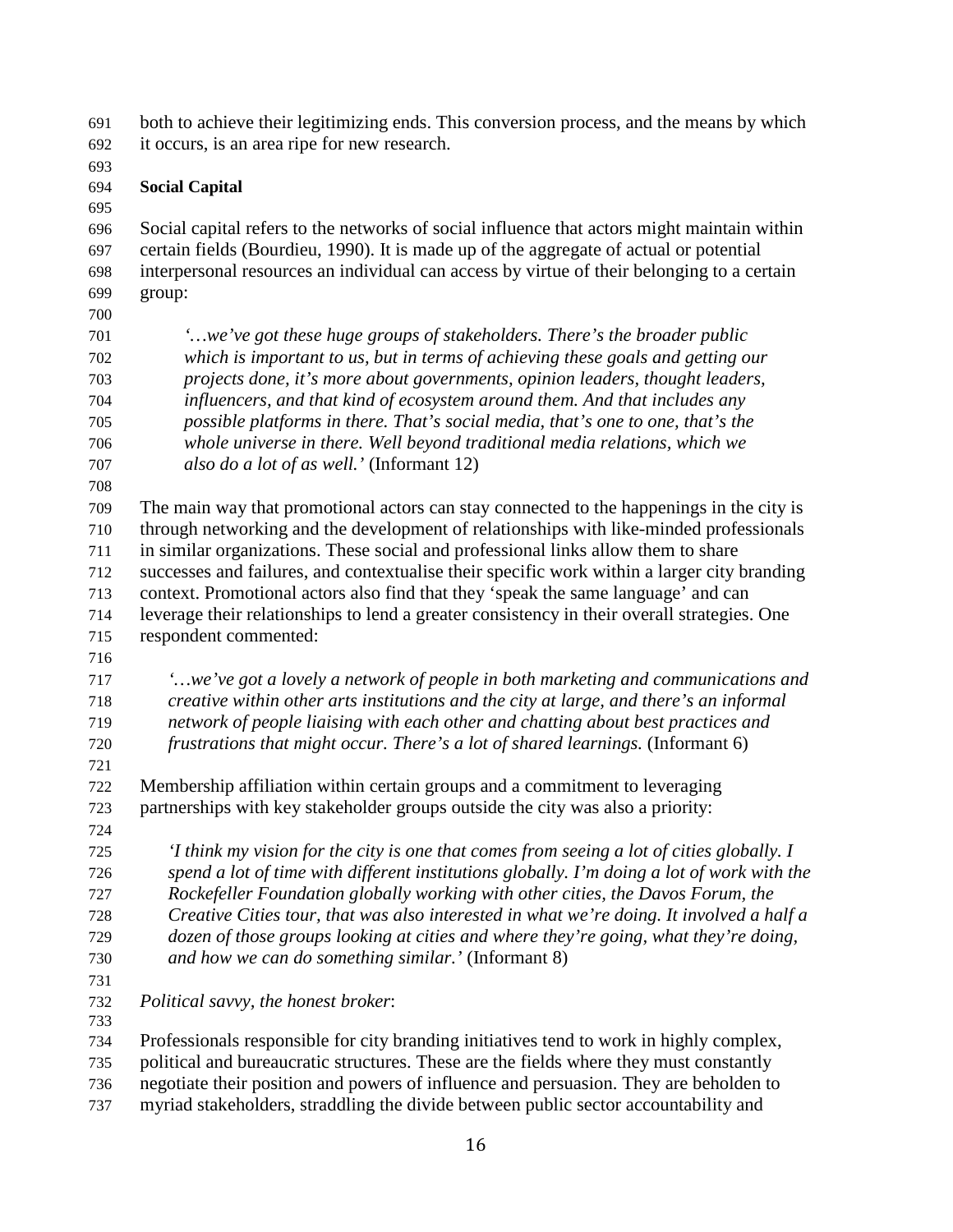private sector promotional discipline. As such, their work is situated within a challenging web of public/private partnerships, balancing the need for exposure with the need to be perceived as unbiased and committed to the public good. This dilemma – to remain objective and true to public sector principles, while also not playing favourites and getting the job done in the most effective (but not necessarily cheapest) way – was alluded to by one respondent:

*"I get asked all the time about suppliers, everything. I deal with over 400* 

- 
- *event companies and get asked make recommendations all the time. And I can't. Even though I know who are the best players in the city and who the*
- *best providers are that would make everyone's life easier if they were hired, I*

 *still can't do it."* (Informant 4) 

 Where the need for political savvy in these cases is most pronounced is in the promotional actors' ability to resolve the tension between short-term political goals and long-term branding objectives. Within the political field, politicians tend to occupy front- line positions in the promotion of their city, whether at home or abroad. However, their focus tends to extend the length of a political cycle and may not align with long-term strategic city branding objectives in place over a time period of several years or even decades. However, promotional actors appeared to understand that without political backing or influence, little can be achieved. This can lead to some taking a 'behind the curtain' approach, allowing political actors to command the spotlight on promotional endeavours, but firmly present in guiding the result:

 *"I often think of us as back-seat drivers. We're definitely not sitting in the front seat, we're not steering. The Mayor is doing that, along with a bunch of other people, like Councillors. But we are provoking from the back seat. We're creating the parade. We're building that parade for them to participate in."* (Informant 13)

 Such findings suggest that the promotional actors mostly perceive themselves as 'Honest Brokers' (Informants 3, 5, 6), especially within certain fields. Their role is to take into consideration all of the moving parts and how they fit within the overall reputation of the city, bringing stakeholders together in a common pursuit of a public goal. The ability to do this effectively derives from the maintenance of objectivity in stakeholder relationships, a focus on the bigger picture as it relates to branding strategies and careful navigation the power relations inherent in certain fields.

 Social capital is not a permanent fixture; intermediaries' standing within the groups they occupy must always be re-evaluated and re-affirmed in the context of any given field, meaning that they are constantly in a position of seeking legitimacy and favour within the dominant group within that field (Smith Maguire and Matthews, 2014). One way of achieving this is through constructing forms of legitimacy that might act as currency that transcends multiple fields in multiple social arenas.

- 
- **Construction of legitimacy**
-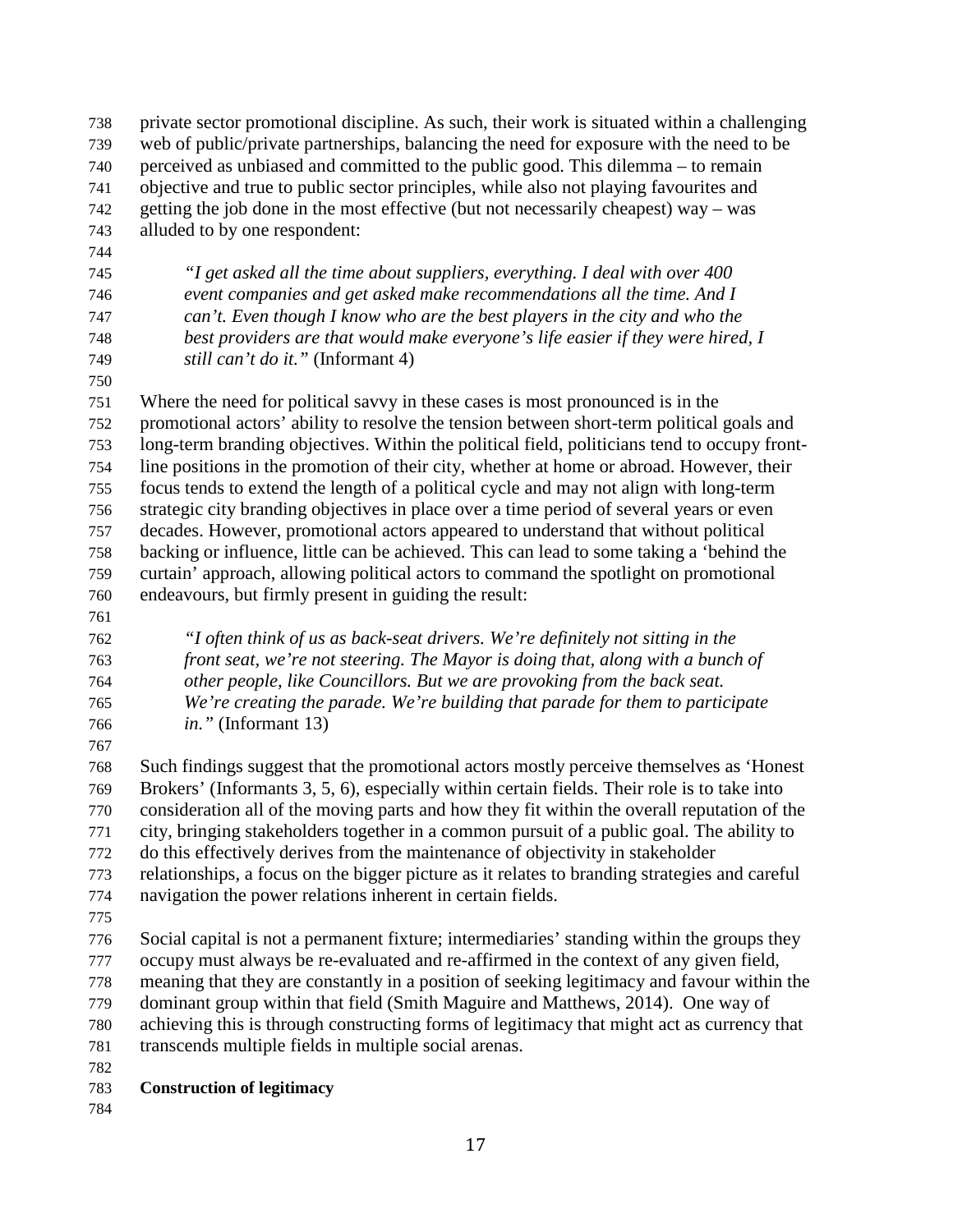The study of cultural intermediaries has tended to focus on their standing within capitalist and market-oriented environments, both as actors within markets who construct value through the interpretation and mediation of value placed on the good/services/places they represent, and also as 'needs merchants' who 'always sell themselves as models and as guarantors of the value of their products, and who sell so well because they believe in what they sell' (Bourdieu, 1984, p. 365; Smith Maguire and Matthews, 2014). Through their 'symbolic imposition' of meaning, cultural intermediaries employ various tools to legitimate their advice and maintain their influence (Bourdieu, 1984, p. 362). Thus they are not only responsible for framing cultural forms and aligning them with consumer taste, but also legitimating those cultural forms, injecting them with a credibility that speaks to their own personal taste and value within specific fields. This then requires them to secure and maintain a certain degree of professional authority; the meanings and messages they construct must carry credibility if they are to be successful at their jobs (Smith Maguire, 2008).

 In a place branding context, promotional actors need to be diligent in their construction of legitimacy, in the face of conflicting priorities, accountability to diverse stakeholders, and the breadth of exposure the role entails. They do this by leveraging their social and cultural capital, with legitimacy manifested as symbolic power as the intended outcome. Theoretical articulation points to two arenas where cultural intermediaries must 'construct repertoires of cultural legitimacy' in their professional roles as 'authorities of legitimation' – not just as taste-makers, but 'professional taste-makers' (Smith Maguire and Matthews, 2014, p. 21; Bourdieu, 1990, p. 96). The first is in the social standing of the occupation, in using 'symbolic rehabilitation strategies' (Bourdieu, 1984, p. 358) to lend a degree of credibility to the work. The second is in 'canonizing the not-yet legitimate' (Bourdieu, 1984, p. 326) to transpose existing forms of established authority on to new cultural forms or understanding of value.

 Our findings point to clear articulations where promotional actors engage in both forms of construction of legitimacy. As the work of place branding is still in its relatively nascent stages, place promoters do not necessarily enjoy a level of autonomy and authority that marketers in other more established sectors might. The concept of city branding is still largely new and misunderstood in political circles (Moilanen, 2015). Thus, promotional actors might need to downplay their activities in order to achieve buy- in, or even to be able to continue their work. This can sometimes manifest in the need to 'fly under the radar' with regard to the implementation of overt promotional activities:

 *'It's really hard to market unless your leaders understand it. In a municipal context – your leaders, or your politicians, need to be on board or you'll never ever get the money. Either that or you'll need to hide your marketing budget in other places. For years we never called anything marketing. Because the minute you said you were marketing, the money got taken away. Because it was considered a frill.* (Informant 12)

 This challenging environment presents a need for promotional actors to constantly attempt to improve their professional standing within the larger policy value chain of the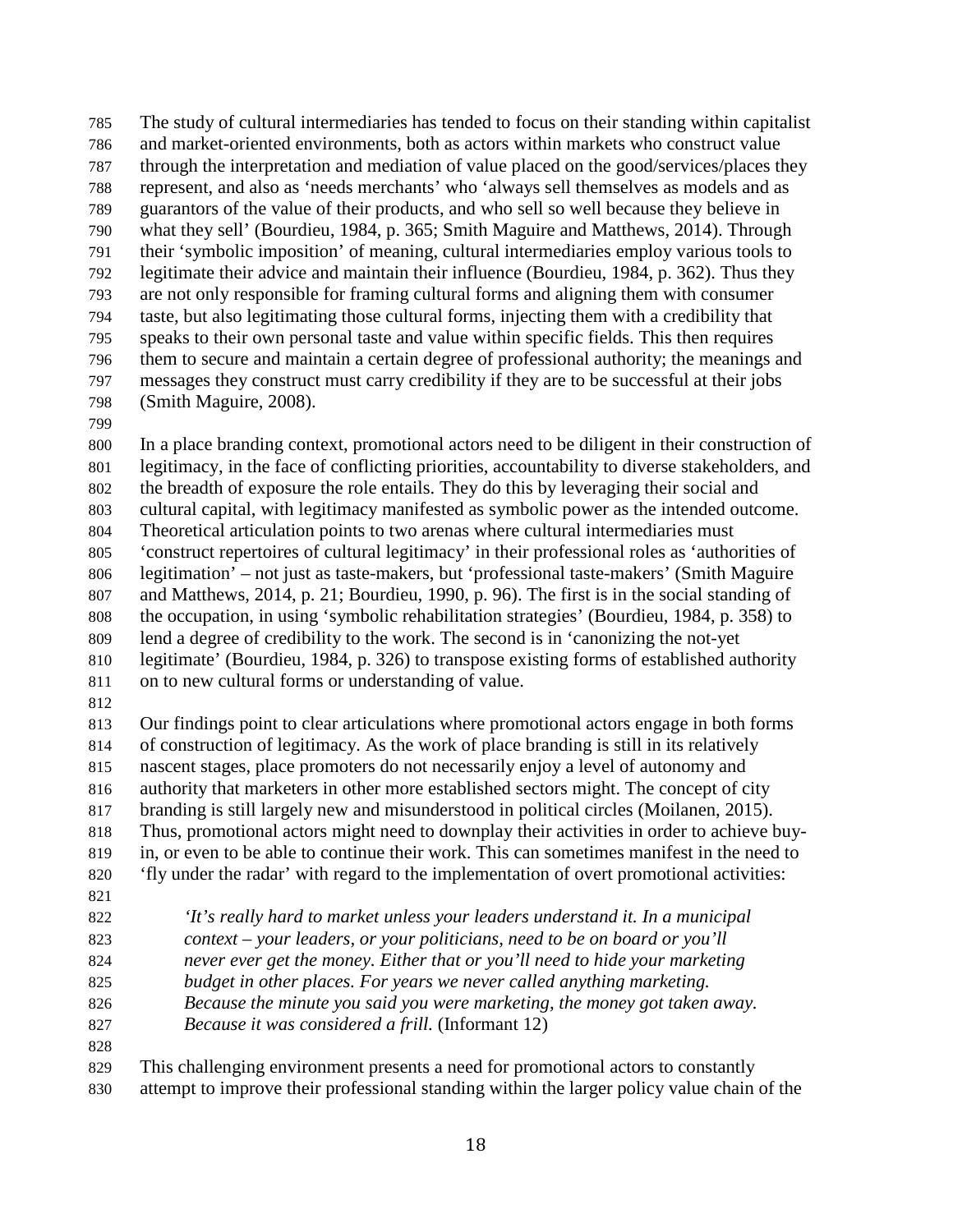city. Literature in other fields has focused on marketing's ongoing social struggle for professional legitimacy and influence in relation to business life (Lien 1997); the struggle is exacerbated in a governmental or public sector context, where notions of production, consumption and promotion might be considered inappropriate (Svensson, 2007). As one respondent stated:

 *'It's considered distasteful. It's like investing in attractions, or anything that's entertainment focused, or doesn't have a pay off. Anything marketing is considered frivolous and it's hard to show a direct economic impact from marketing. Especially in the short term, within an election cycle.'* (Informant 6)

 This means that promotional actors are constantly having to 'sell' themselves and the professional services they provide within the city context. They may endeavour to do this through clearly articulated messaging about the value they provide, being consistently present and 'at the table' when policy decisions are being made, and through the construction of their own reputation management campaigns:

 *'Constantly, every day you have to make the case. That's a daily thing. I don't think it's a bad thing, because it's made us more robust than other sectors and other areas. In other areas where they don't have to make the case, they're vulnerable.'* (Informant 3)

 Cultural intermediaries are also cognizant of the need to legitimize their actions through the imposition of other forms of established authority, such as illustrating a mastery of abstract knowledge, assigning new criteria to the assessment of quality, or injecting meaning into cultural forms where none may have previously existed (Bourdieu, 1984, p. 326; Smith Maguire and Matthews, 2014, p. 21). This is especially crucial as practitioners undertake large-scale campaigns:

 *'…Our communications overlay begins with goals. I refuse to do anything unless we have a larger organizational objective to work towards. And you can boil that down to a communications goal or a perception goal. But without goals we refuse to waste our time doing stuff when we don't know what it is we want to achieve.'* (Informant 14)

 Especially within a constantly evolving market context increasingly driven by technological advancements, cultural intermediaries must exhibit their expert orientation through an arsenal of professional skills, usually acquired and displayed as cultural capital. A unique challenge that faces the promotional actors in place branding is that in addition to the softer diplomatic skills they require to navigate a constantly changing economic and stakeholder environment and potentially tricky political climate, they must also possess a broad spectrum of 'hard' skills in public relations, marketing, advertising and brand strategy, maintain up-to-date skills in media relations, metric-driven campaign measurement techniques, strategic communications planning, visual and videographic story-telling, and most recently, social and digital interactive platforms. The speed and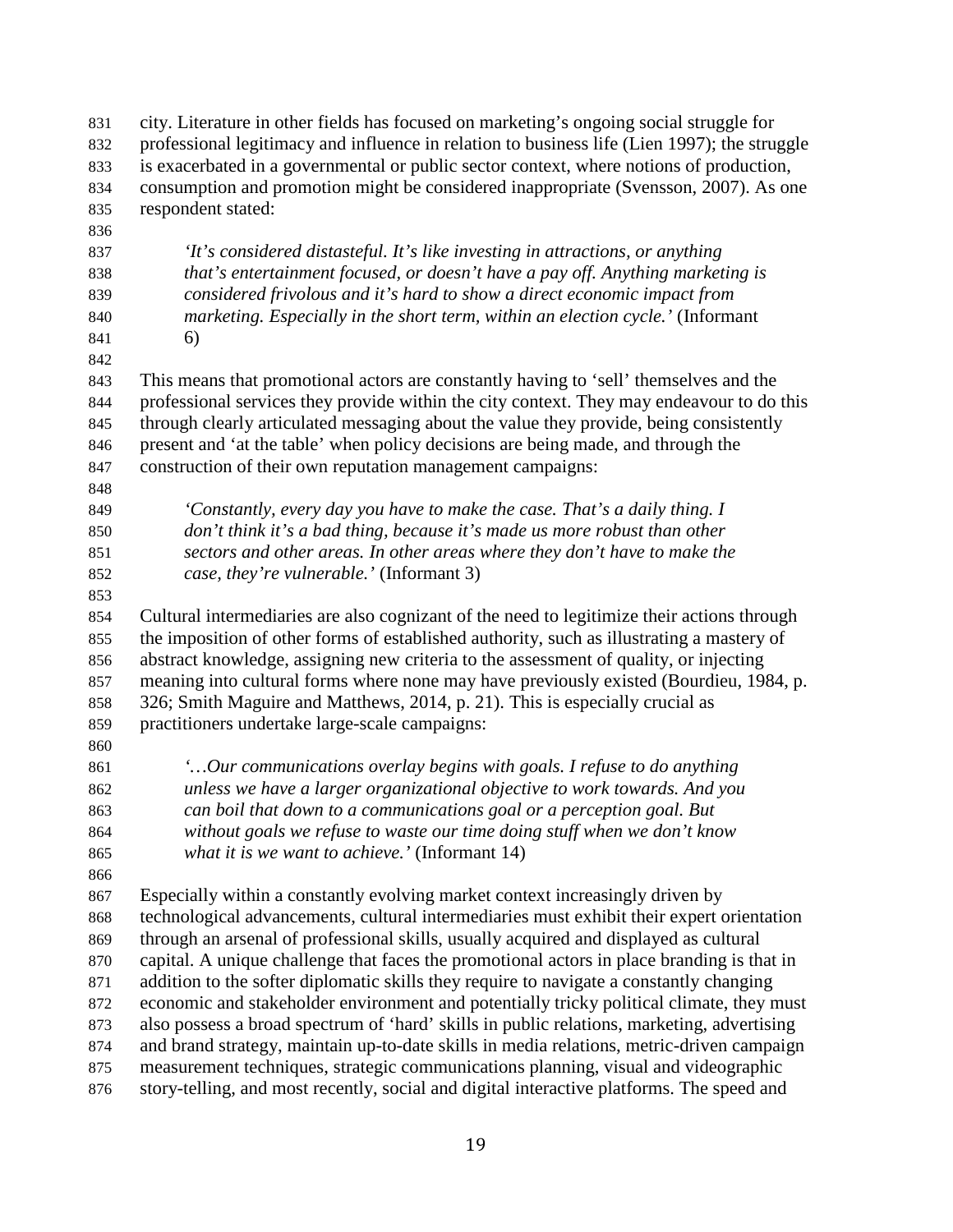accessibility of ever-changing 24/7 media platforms has also necessitated an 'always on' attitude among practitioners who feel they can never fully step away from their work. This leads promotional actors to pursue increasingly complicated means of measuring their outputs and outcomes, in an attempt to quantify their impact on citizen engagement and the overall success of the city's reputation at home and abroad.

 '*We all have social media metrics… if you unpack the social we've got huge sets of statistics for each. One for Twitter, one for Facebook, one for LinkedIn. Retweets, engagement, efficiency. Because we started spending money on promoted posts and things like that. We found that when we break it down, it's actually an extremely efficient way of spending money.'* (Informant 9)

 From the interview data it emerged that the promotional actors in place branding should not expect that stakeholders will inherently see the value in their work. Promotional actors employ a complex system of reputation management protocols, internal and external engagement, and the imposition of quantifiable metrics – as well as digging deep into their arsenal of social and cultural capital – in order to inject a layer of credibility into the work they do. This construction of legitimacy draws heavily from the actors' own perception of their role, and requires a certain degree of confidence in their ultimate contribution to the complex undertaking of city branding.

## **Conclusion**

 As cultural intermediaries, promotional actors use their taste-making proclivities to collect, curate and amplify information that portrays a place or product in its most positive light. Drawing upon Bourdieu's theory of *habitus*, *fields* and *capital*, this article seeks to shed light on the practice of promotional actors in city branding by understanding who they are, where they might be situated, as well as identifying the cultural and social capital they leverage to inform their practice and construct legitimacy for themselves and for their work.

 Situated within the broader canon of literature that embraces place particularity and pluralism in tourism studies, this paper explores practical and professional considerations within place branding by extending Bourdieu's theory of cultural intermediaries to the domain of place promotion. For Featherstone (1991) and Lash and Urry (1994), cultural intermediaries act as early adopters in the consumption and communication of new lifestyles and trends. As a consequence of the professional activities of these groups, reality has been transformed "into images and fragmentation where aesthetic experience becomes the master narrative" (Jayne, 2006, p. 62). These occupational groupings are the communicators and meaning-makers who encourage cities to remain innovative, competitive and act entrepreneurially. What is perhaps most significant about this work is the scale, scope and degree of influence that is afforded these promotional actors. The communicative structures they employ are often broad and far-reaching. As municipal representatives they are relied upon to take complex and varied ideas and pieces of information about the city and quickly distil these into a promotional communication that lends itself to mass consumption, while still appearing objective, strategic and unbiased.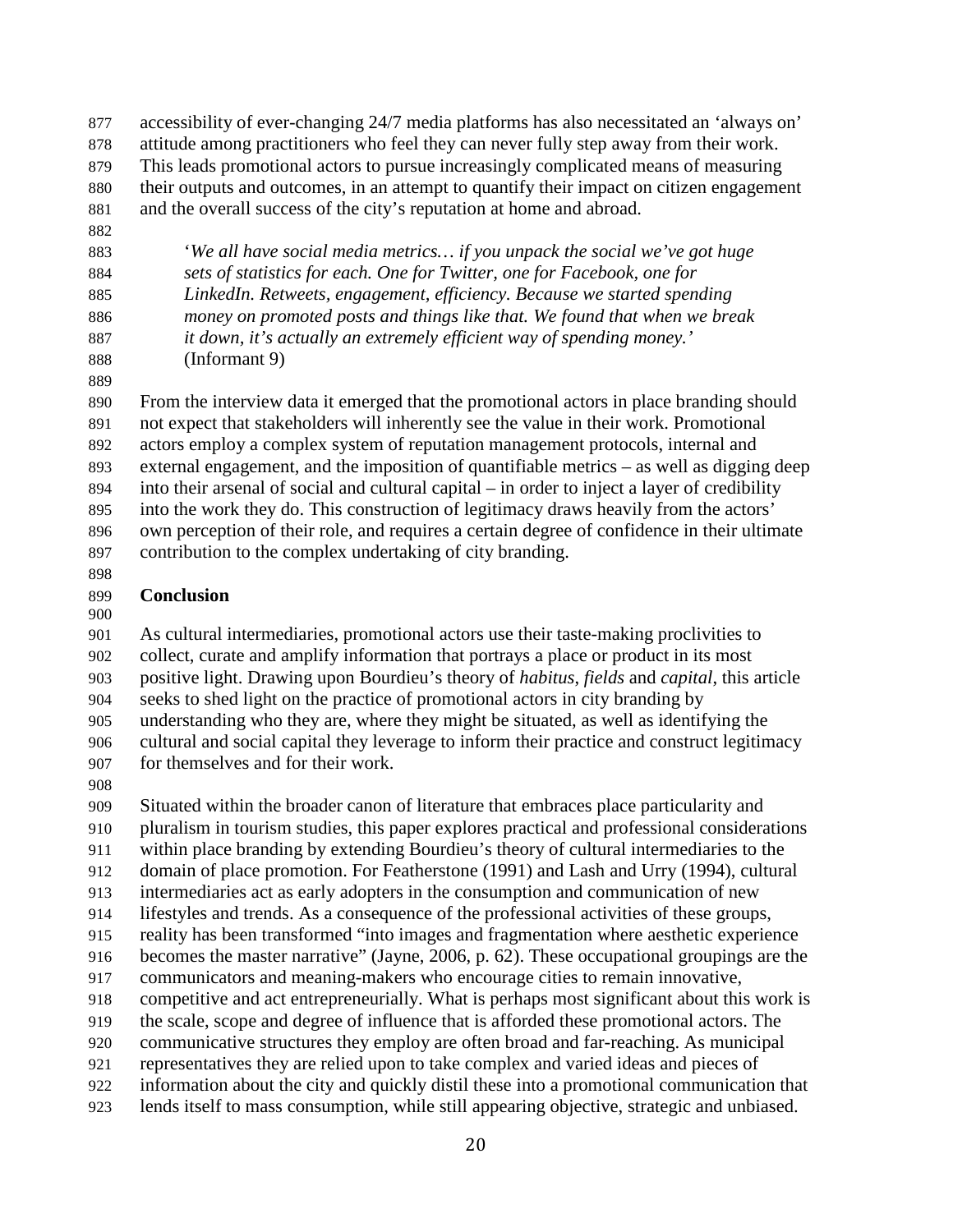- This is the output of 'discourse workers', or contemporary story-tellers, who combine material objects with words, symbols, and technological behaviours to create particular,
- specialized identities that might resonate with audiences (Edwards and Hodges, 2011;
- 
- Gee, 2005). This aligns with Hodges' (2011, p. 35) assertion that cultural intermediaries,
- "through their own symbolic work, have the potential to contribute to the transformation of the city through the narratives, imageries and rhetorical frameworks they present."
- 

 The findings in this paper – namely that these intermediaries feel called upon to leverage their personal proclivities, their personal and professional relationships, and their specific yet broad professional knowledge to legitimise their influence and impact – offer particular implications for the study of both place branding and the promotional occupations more generally. Places undergoing promotional efforts and looking to hire key personnel might consider this information in their recruitment processes, adapting job descriptions and HR policies to align more closely with the tenets of cultural intermediation. Politicians and senior public sector management and policy makers might offer promotional actors an increased role in urban/regional/national planning decisions, recognizing their input to be both strategic and stakeholder-focused. The findings also suggest that promotional practitioners looking to work in tourism, culture, economic development or other public sector need to be politically savvy and an honest broker. This research also highlights the significant challenges faced by promotional intermediaries more broadly, as such intermediaries often operate in grey areas, balancing their personal lives with their professional obligations. This brings to the fore the importance of further research in this area, particularly in the realm of 24/7

communications and digital work, as well as emotional labour.

 While the literature on place branding and destination marketing frequently mentions the need for strong, strategic leadership in urban promotion and planning (Hall, 1998; Kotler et al., 1993; Anholt, 2003; Morgan et al., 2011), in practice, cities still tend to overlook the contribution of promotional actors in helping to guide policy development. Promotional activity is still seen as an 'add-on', something to consider after policy decisions have been made. Place brand scholars reflect that promotional considerations are still treated with a level of distrust or derision, or treated as an after-thought, merely an aesthetic 'nice to have', mostly in a tourism capacity (Anholt, 2003; Govers and Go, 2009). Despite the tacit understanding by practitioners that the work is highly strategic, driven by consumer research, and measurable, similar attitudes persist among political 959 decision-makers in Toronto, according to the  $(n=11)$  respondents in this study. As such, there is an expectation that the promotional actors in place branding should quantitatively and qualitatively demonstrate that the work makes a major difference – in awareness, attendance, acceptance and adoption of images and messages into wider discourse.

 However, the work of promotional actors across a city – with roles in culture, attractions, heritage, tourism, entertainment, foreign investment and economic development – is largely invisible to the broader citizenry. The value that the largely unseen promotional actors offer the city is in their interpretive, taste-making and representative function; embracing the cultural vibrancy of the city and communicating it effectively to audiences

both within and beyond the city. Positioning these actors as cultural intermediaries thus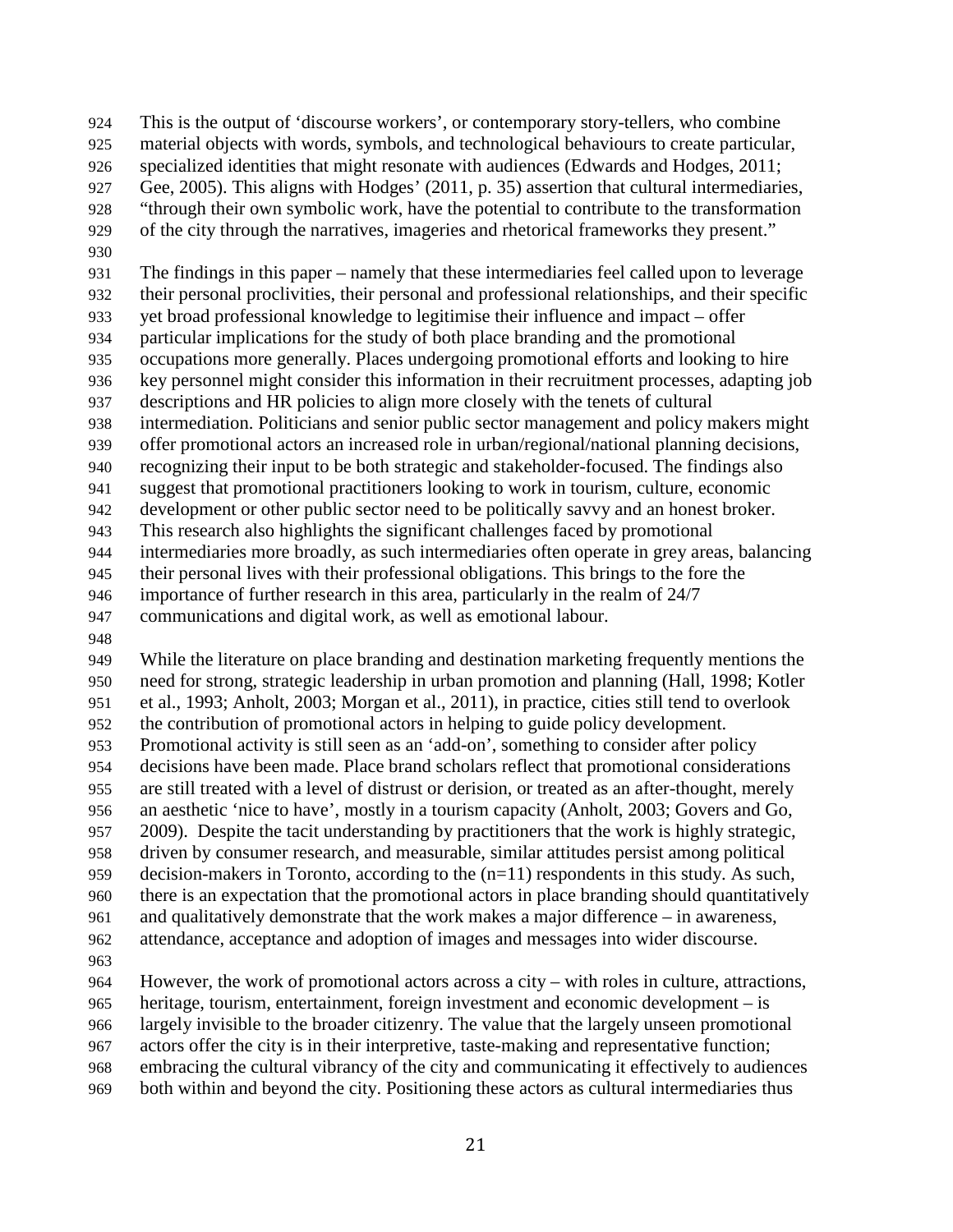offers an empirically grounded point of entry into the complex economic, social, political and cultural process of place branding. Employing this approach allows us to 'follow the people' in order to better understand how a city might be both conceptualized, packaged and ultimately produced for consumption by myriad stakeholder groups (Matthews and Smith Maguire, 2014). It also offers a sense of how cultural intermediaries might be positioned within the larger social processes of tourism, migration and urban planning. This provides opportunity for further qualitative and quantitative research into substantiating this position, shedding light on how occupational structures might impact place brand strategies in future, and why it matters. It also helps better understand the layers of professional knowledge that promotional actors might require, the forms of social and cultural capital they draw on to perform their roles, as well as the challenges they face in legitimizing their work and earning the credibility necessary to practise their professional taste-making function.

 Certain limitations of the study should be noted. The focus on a single city, for example, limits the generalisability of the study findings. Future studies should investigate cities in other geographic settings in order to establish commonalities and differences in the roles played by cultural intermediaries in place branding. A further, related limitation is the relatively small sample size; future research is called for which utilises alternative methodologies in order to capture a fuller understanding of the focal phenomenon. Another limitation concerns the evaluation of cultural intermediaries' legitimacy. Their legitimacy could be investigated in future studies in various ways, for example by tracking official events they attend, and their impact on issues such as policies, funding, and media coverage. Finally, an alternative perspective on cultural intermediaries could fruitfully be gained by conducting research amongst the stakeholders who interact with the cultural intermediaries. Our study reflects the perspective of the cultural intermediaries; future studies may contribute to the field by investigating the attitudes and behaviours of the complex web of stakeholders who have an influence on the work of the cultural intermediaries. 

 

- 
- 
- 
- 
-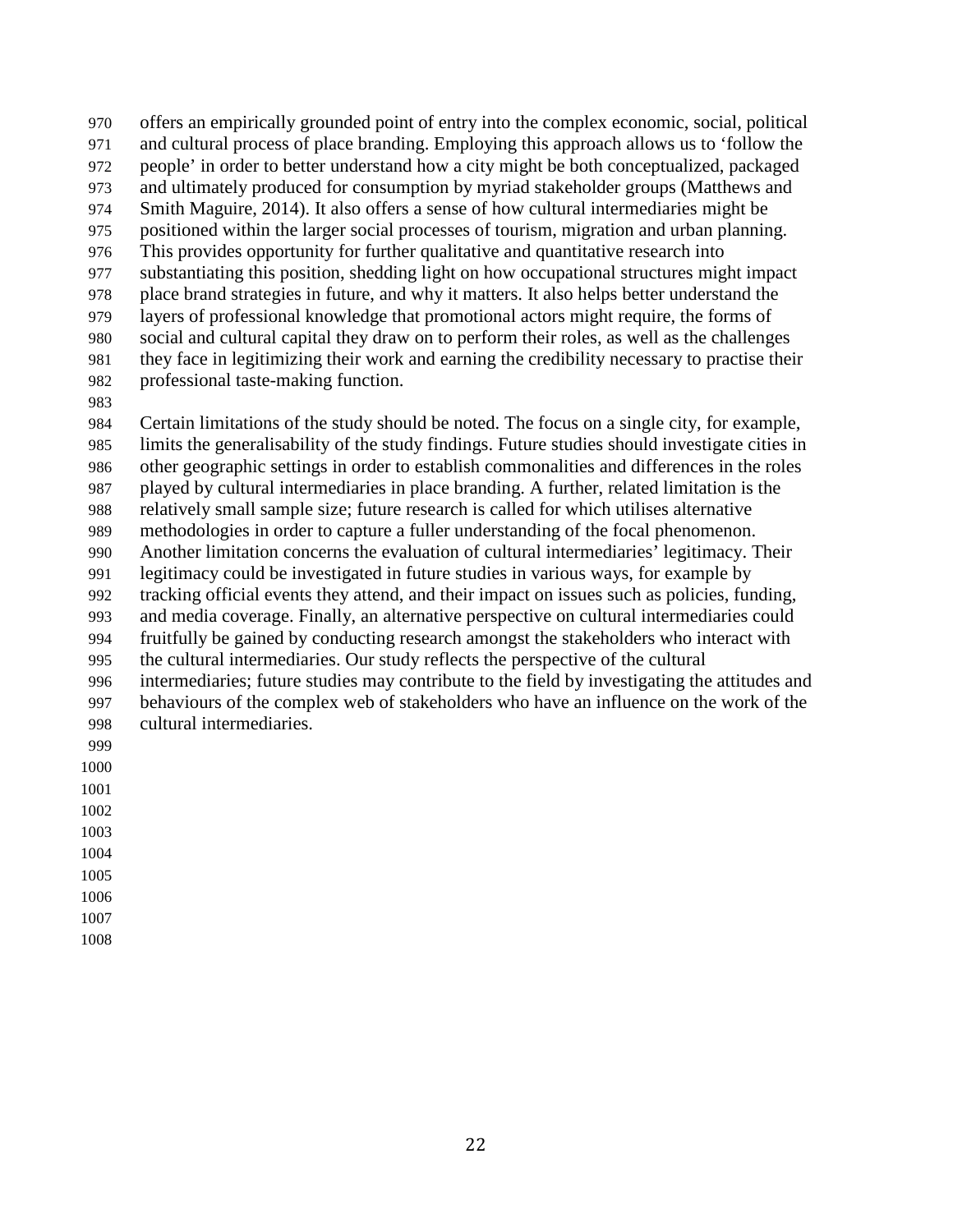| 1009 | <b>References</b>                                                                           |
|------|---------------------------------------------------------------------------------------------|
| 1010 |                                                                                             |
| 1011 | Amin, A. and Thrift, N. (2002). Cities: Reimagining the Urban. Cambridge: Polity Press.     |
| 1012 |                                                                                             |
| 1013 | Anholt, S. (2003). Brand New Justice. Oxford: Elsevier Butterworth-Heinemann.               |
| 1014 |                                                                                             |
| 1015 | Arnaboldi, M., and Spiller, N. (2011). Actor-network theory and stakeholder                 |
| 1016 | collaboration: The case of Cultural Districts, <i>Tourism Management</i> , 32, 641–654.     |
| 1017 |                                                                                             |
| 1018 | Aronczyk, M. (2013). The Transnational Promotional Class and the Circulation of             |
| 1019 | Value(s). In The Routledge Companion to Advertising and Promotional Culture                 |
| 1020 | McAllister M and West E (Eds.) (2013) New York: Routledge pp.159-174.                       |
| 1021 |                                                                                             |
| 1022 | Beard, L., Scarles, C. and Tribe, J. (2016). Mess and method: Using ANT in tourism          |
| 1023 | research, Annals of Tourism Research 60, 97-110.                                            |
| 1024 |                                                                                             |
| 1025 | Bourdieu, P. (1984). Distinction: a social critique of the judgement of taste. London:      |
| 1026 | Routledge.                                                                                  |
| 1027 |                                                                                             |
| 1028 | Bourdieu, P. (1990). The Logic of Practice. Cambridge: Polity Press.                        |
| 1029 |                                                                                             |
| 1030 | Bourdieu, P. (1991). Language and Symbolic Power. John Thompson: Harvard                    |
| 1031 | University Press.                                                                           |
| 1032 |                                                                                             |
| 1033 | Bourdieu, P. (1994). Rethinking the state: Genesis and structure of the Bureaucratic field. |
| 1034 | Sociological Theory $12(1)$ , $1-18$ .                                                      |
| 1035 |                                                                                             |
| 1036 | Browitt, J. and Nelson, B. (2004). Practising Theory: Pierre Bourdieu and the Field of      |
| 1037 | Cultural Production. Delaware: University of Delaware Press.                                |
| 1038 |                                                                                             |
| 1039 | Cormack, P. (2008). 'True Stories' of Canada: Tim Hortons and the Branding of National      |
| 1040 | Identity Cultural Sociology, 2(3), 369-384.                                                 |
| 1041 |                                                                                             |
| 1042 | Creswell, J.W. and Miller, D.L. (2000). Determining Validity in Qualitative Inquiry.        |
| 1043 | Theory into Practice 39 (3), 124-30.                                                        |
| 1044 |                                                                                             |
| 1045 | Creswell, J.W. (2013). Qualitative Inquiry and Research Design: Choosing Among Five         |
| 1046 | Approaches New York: SAGE Publications, Inc.                                                |
| 1047 |                                                                                             |
| 1048 | Cronin, A.M. (2004). Regimes of Mediation: Advertising Practitioners as Cultural            |
| 1049 | Intermediaries? Consumption Markets & Culture 7(4), 349–69.                                 |
| 1050 |                                                                                             |
| 1051 | Curtin, P.A. and Gaither, T.K. (2007). International Public Relations: Negotiating          |
| 1052 | Culture, Identity, and Power. Thousand Oaks: SAGE Publications, Inc.                        |
| 1053 |                                                                                             |
| 1054 | Davis, A. (2013). Promotional Cultures: the rise and spread of advertising, public          |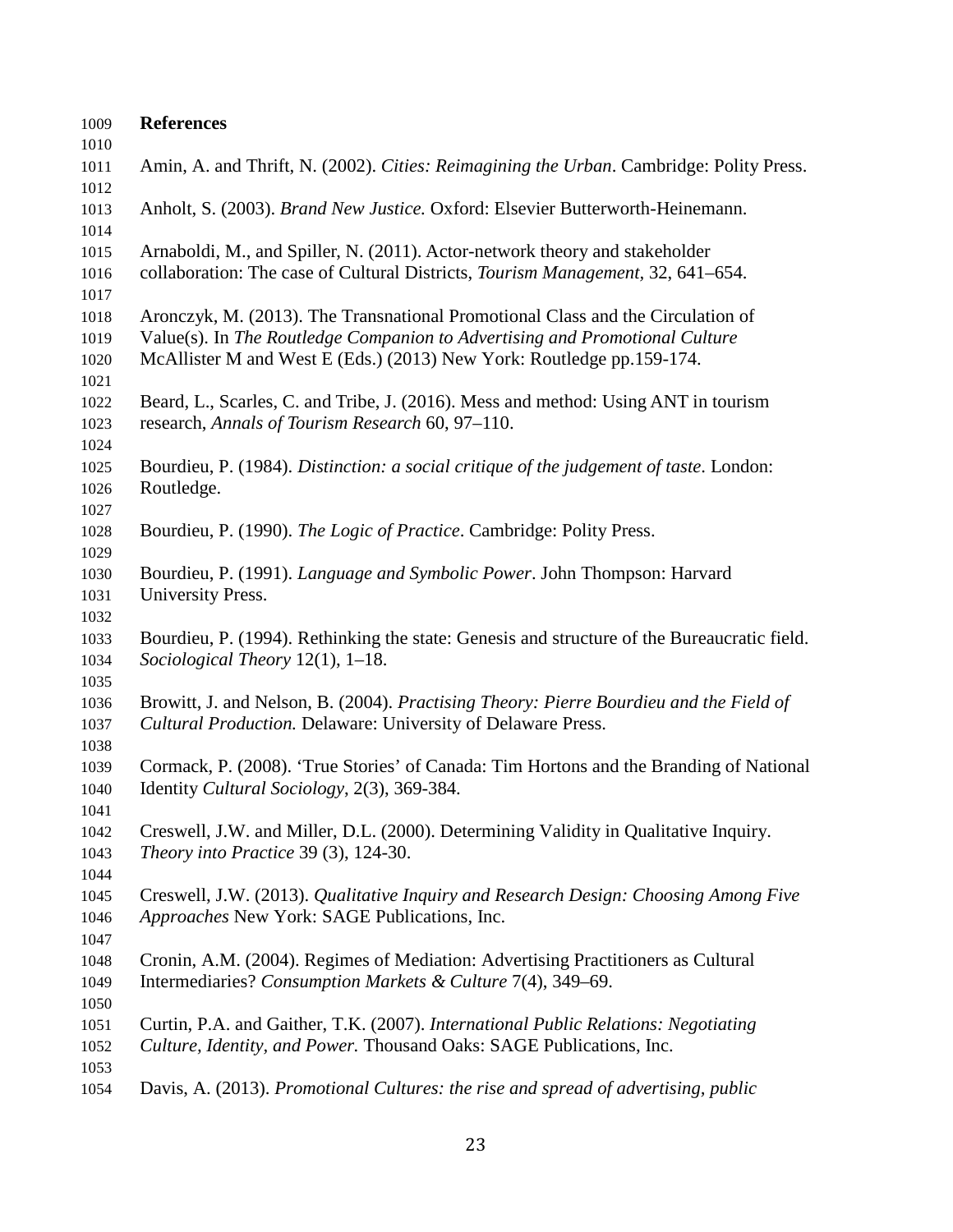| 1055 | relations, marketing and branding. Cambridge: Polity Press.                                   |
|------|-----------------------------------------------------------------------------------------------|
| 1056 |                                                                                               |
| 1057 | Decrop, A. (1999). Triangulation in qualitative tourism research, <i>Tourism Management</i> , |
| 1058 | $20, 157 - 161.$                                                                              |
| 1059 |                                                                                               |
| 1060 | DeCuir-Gunby, J.T., Marshall, P.L. and McCulloch, A.W. (2011). Developing and Using           |
| 1061 | a Codebook for the Analyis of Interview Data: An Example from a Professional                  |
| 1062 | Development Research Project, Field Methods 23 (2) 136-155.                                   |
| 1063 |                                                                                               |
| 1064 | Dinnie, K. (Ed.) (2011). City Branding: Theory and Cases. New York: Palgrave                  |
| 1065 | Macmillan.                                                                                    |
| 1066 |                                                                                               |
| 1067 | du Gay, P., Hall, S., Janes, L., Mackay, H. and Negus, K. (1997). Doing Cultural Studies:     |
| 1068 | The Story of the Sony Walkman London; Thousand Oaks Calif.: SAGE Publications Ltd.            |
| 1069 |                                                                                               |
| 1070 | Edwards, L.M.S. (2012). Exploring the Role of Public Relations as a Cultural                  |
| 1071 | Intermediary Occupation, <i>Cultural Sociology</i> 6(4), 438-54.                              |
| 1072 |                                                                                               |
| 1073 | Edwards, L.M.S. and Hodges, C.E.M. (Eds.) (2011). Public Relations, Society and               |
| 1074 | Culture: Theoretical and Empirical Exploration. Abingdon: Routledge.                          |
| 1075 |                                                                                               |
| 1076 | Eisenhardt, K.M. (1989). Building theories from case study research. Academy of               |
| 1077 | Management Review 14(4), 532-550.                                                             |
| 1078 |                                                                                               |
| 1079 | Eshuis, J. Braun, E. and Klijn, E.H. (2013). Place Marketing as Governance Strategy: An       |
| 1080 | Assessment of Obstacles in Place Marketing and Their Effects on Attracting Target             |
| 1081 | Groups, Public Administration Review 73(3), 507-516.                                          |
| 1082 |                                                                                               |
| 1083 | Featherstone, M. (1991). Consumer Culture and Postmodernism. London; Newbury Park,            |
| 1084 | California: SAGE Publications Ltd.                                                            |
| 1085 |                                                                                               |
| 1086 | Gee, J.P. (2005). An Introduction to Discourse Analysis: Theory and Method. New York:         |
| 1087 | Routledge.                                                                                    |
| 1088 |                                                                                               |
| 1089 | Gilmore, F. (2002). A country – can it be repositioned? Spain – the success story of          |
| 1090 | country branding, Journal of Brand Management 9 (4-5), 281-293.                               |
| 1091 |                                                                                               |
| 1092 | Gold, J.R. and Ward, S.V. (Eds.) (1994). Place promotion. Chichester: Wiley.                  |
| 1093 |                                                                                               |
| 1094 | Govers, R. and Go, F. (2009). Place Branding: Glocal, Virtual and Physical Identities,        |
| 1095 | Constructed, Imagined and Experienced. Hampshire: Palgrave Macmillan.                         |
| 1096 |                                                                                               |
| 1097 | Gray, D.E. (2004). <i>Doing Research in the Real World</i> . New York: SAGE Publications      |
| 1098 | Ltd.                                                                                          |
| 1099 |                                                                                               |
| 1100 | Hackley, C. and Kover, A. (2007). The Trouble with Creatives: Negotiating Creative            |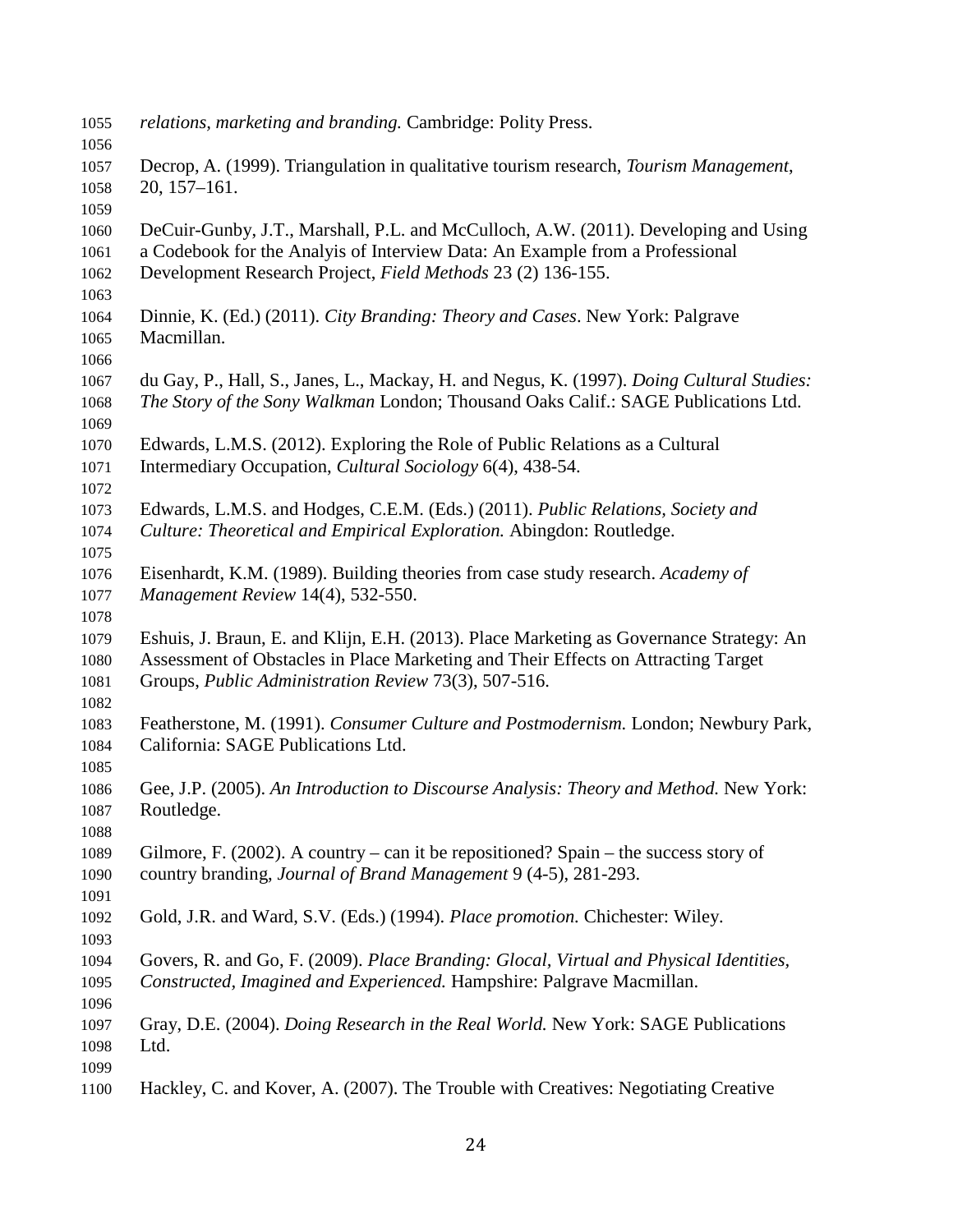| 1101 | Identity in Advertising Agencies, International Journal of Advertising 26(1), 63-87.      |
|------|-------------------------------------------------------------------------------------------|
| 1102 |                                                                                           |
| 1103 | Hall, P. (1998). Cities in Civilization. New York: Pantheon Books.                        |
| 1104 |                                                                                           |
| 1105 | Hankinson, G. (2007). The Management of Destination Brands: Five Guiding Principles       |
| 1106 | Based on Recent Developments in Corporate Branding Theory, Journal of Brand               |
| 1107 | Management 14(3), 240-54.                                                                 |
| 1108 |                                                                                           |
| 1109 | Hanna, S. and Rowley, J. (2011). Towards a Strategic Place Brand-Management Model,        |
| 1110 | Journal of Marketing Management 27(5/6), 458-76.                                          |
| 1111 |                                                                                           |
| 1112 | Hodges. C.E.M. (2006). 'PRP Culture': A Framework for Exploring Public Relations          |
| 1113 | Practitioners as Cultural Intermediaries, Journal of Communication Management 10(1),      |
| 1114 | $80 - 93.$                                                                                |
| 1115 |                                                                                           |
| 1116 | Hodges, C.E.M. (2011). Public Relations in the Postmodern City: An Ethnographic           |
| 1117 | Account of PR Occupational Culture in Mexico City. In Edwards, L.M. and Hodges,           |
| 1118 | C.E.M. (Eds.) Public Relations, Society & Culture Theoretical and Empirical               |
| 1119 | Explorations. London; New York: Routledge.                                                |
| 1120 |                                                                                           |
| 1121 | Hodges, C.E.M. and Edwards, L.M.S. (2014). Public Relations Practitioners. In The         |
| 1122 | Cultural Intermediaries Reader. Smith Maguire, J. and Matthews, J. (Eds.) London:         |
| 1123 | <b>SAGE Publications Inc.</b>                                                             |
| 1124 |                                                                                           |
| 1125 | Holcomb, B. (1993). Revisioning place: De- and re-constructing the image of the           |
| 1126 | industrial city. In Kearns, G. and Phiolo, C. (Eds.) Selling Places: The city as cultural |
| 1127 | capital, past and present. New York: Pergamon Press.                                      |
| 1128 |                                                                                           |
| 1129 | Hudak, K. (2015). Dahntahn discourses and neighborhood narratives: Communicating the      |
| 1130 | city brand of Pittsburgh, Pennsylvania. Place Branding and Public Diplomacy 11, 34-50.    |
| 1131 |                                                                                           |
| 1132 | Hymans, J.E.C. (2010). East is East, and West is West? Currency iconography as nation-    |
| 1133 | branding in the wider Europe, <i>Political Geography</i> 29, 97-108.                      |
| 1134 |                                                                                           |
| 1135 | Jayne, M. (2006). Cities and Consumption. London: Routledge                               |
| 1136 |                                                                                           |
| 1137 | Judd, D.R. and Fainstein, S.S. (1998). The Tourist City. New Haven, Conn.; London:        |
| 1138 | Yale University Press.                                                                    |
| 1139 |                                                                                           |
| 1140 | Kapferer, J.N. (2001). Reinventing the Brand: Can Top Brands Survive the New Market       |
| 1141 | Realities? London; Milford, Ct.: Kogan Page.                                              |
| 1142 |                                                                                           |
| 1143 | Kavaratzis, M. and Ashworth, G.J. (2005). City Branding: An Effective Assertion of        |
| 1144 | Identity or a Transitory Marketing Trick? Tijdschrift Voor Economische En Sociale         |
| 1145 | Geografie 96(5), 506-514.                                                                 |
| 1146 |                                                                                           |
| 1147 | Kavaratzis, M. and Hatch, M.J. (2013). The dynamics of place brands: An identity-based    |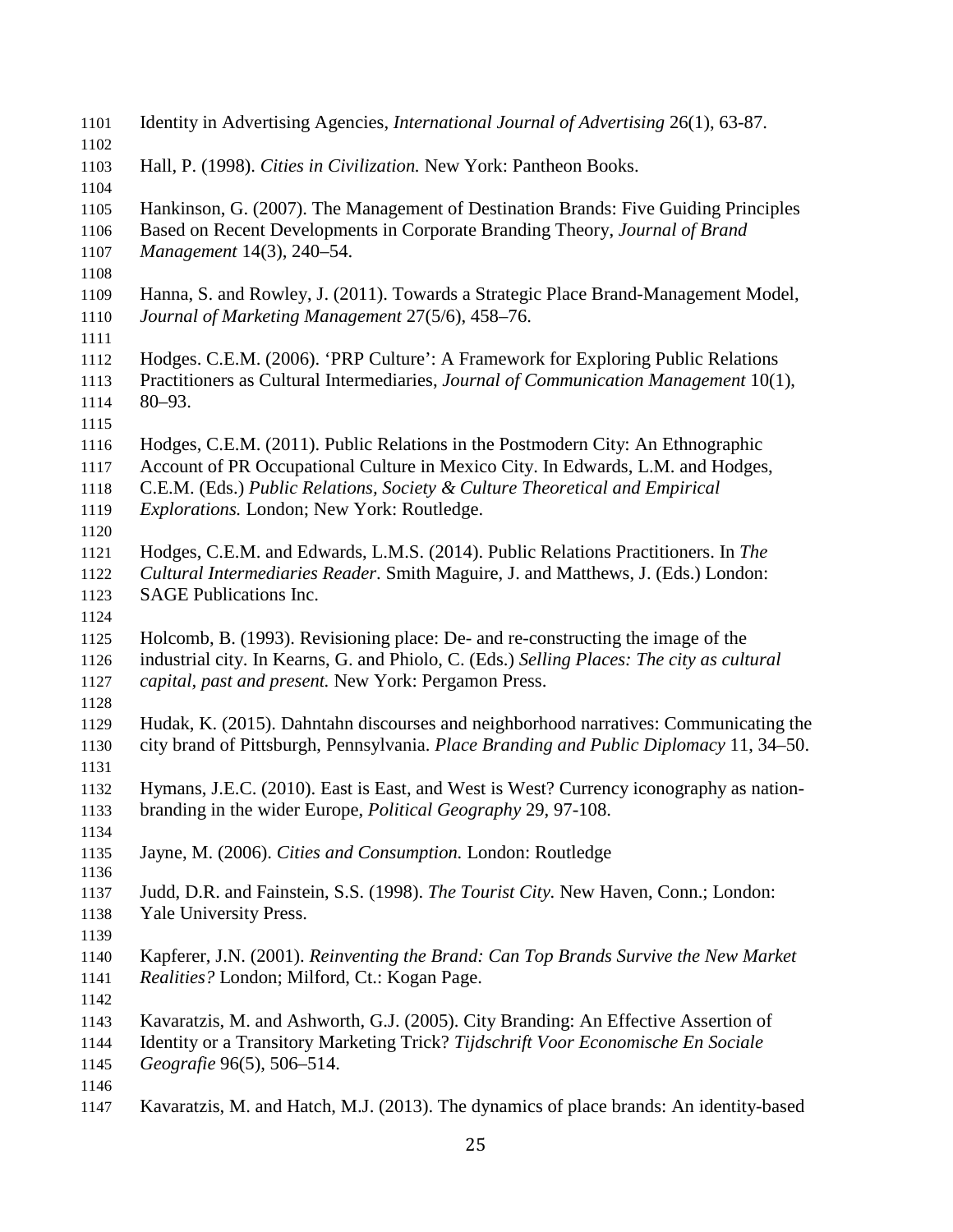| 1148 | approach to place branding theory. Marketing Theory 13(1), 69-86.                       |
|------|-----------------------------------------------------------------------------------------|
| 1149 |                                                                                         |
| 1150 | Kavaratzis, M. and Kalandides, A. (2015). Rethinking the place brand: the interactive   |
| 1151 | formation of place brands and the role of participatory place branding, Environment and |
| 1152 | Planning A 47, 1368-1382.                                                               |
| 1153 |                                                                                         |
| 1154 | Kelly, A., Lawlor, K. and O'Donohoe, S. (2008). A Fateful Triangle? Tales of Art,       |
| 1155 | Commerce, and Science from the Irish Advertising Field, Advertising & Society Review    |
| 1156 | $9(3)$ , 1–48.                                                                          |
| 1157 |                                                                                         |
| 1158 | Kotler, P., Haider, D. and Rein, I. (1993). Marketing Places: Attracting Investment,    |
| 1159 | Industry, and Tourism to Cities, States, and Nations New York; Toronto: Simon and       |
| 1160 | Schuster.                                                                               |
| 1161 |                                                                                         |
| 1162 | Kuipers, G. (2014). Ethnographic Research and Cultural Intermediaries. In The Cultural  |
| 1163 | Intermediaries Reader. Smith Maguire, J. and Matthews, J. (Eds.) London: SAGE           |
| 1164 | Publications Inc.                                                                       |
| 1165 |                                                                                         |
| 1166 | Landry, C. (2008). The Creative City: A Toolkit for Urban Innovators. New Stroud, UK:   |
| 1167 | London; Sterling, VA: Routledge.                                                        |
| 1168 |                                                                                         |
| 1169 | Lash, S. and Urry, J. (1994). Economies of Signs and Space. London; Thousand Oaks,      |
| 1170 | California: SAGE Publications, Inc.                                                     |
| 1171 |                                                                                         |
| 1172 | Lee, B. and LiPuma, E. (2003). Cultures of Circulation: The Imaginations of Modernity.  |
| 1173 | Public Culture 14(1), 191-213.                                                          |
| 1174 |                                                                                         |
| 1175 | L'Etang, J. (2007). Public Relations: Concepts, Practice and Critique. London: SAGE.    |
| 1176 |                                                                                         |
| 1177 | Lien, M. (1997). Marketing and Modernity. Oxford; New York: Berg.                       |
| 1178 |                                                                                         |
| 1179 | Lorenzini, E., Calzati, V. and Giudici, P. (2011). Territorial brands for tourism       |
| 1180 | development: A statistical analysis on the Marche region, Annals of Tourism Research    |
| 1181 | $38(2)$ , 540-560.                                                                      |
| 1182 |                                                                                         |
| 1183 | Lübbren, N. and Crouch, D. (2003). Visual Culture and Tourism. Oxford; New York:        |
| 1184 | Berg.                                                                                   |
| 1185 |                                                                                         |
| 1186 | Maton, K. (2008). 'Habitus' in Grenfell, M. (2008) (Ed) Pierre Bourdieu: Key Concepts   |
| 1187 | Stocksfield: Acumen.                                                                    |
| 1188 |                                                                                         |
| 1189 | McCann, E., Roy, A. and Ward, K. (2013). Urban Pulse: Assembling/Worlding Cities,       |
| 1190 | Urban Geography, 34(5) 581-589.                                                         |
| 1191 |                                                                                         |
| 1192 | McFall, L. (2004). Advertising: A Cultural Economy. London: SAGE Publications Ltd.      |
| 1193 |                                                                                         |
|      |                                                                                         |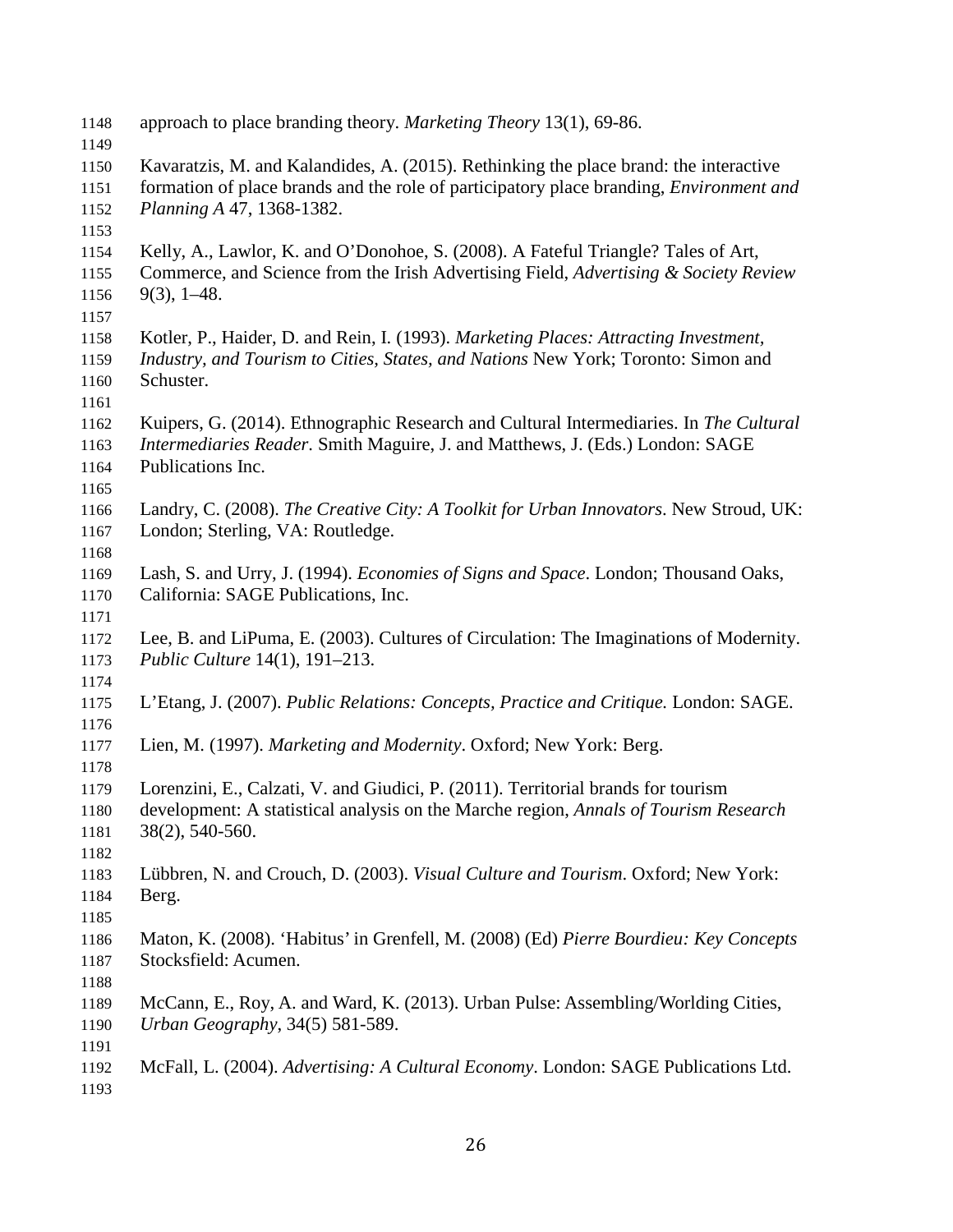| 1194<br>1195                 | Medway, D. and Warnaby, G. (2014). What's in a name? Place branding and toponymic<br>commodification, <i>Environment and Planning A</i> , 46, 153-167.                                                                                             |
|------------------------------|----------------------------------------------------------------------------------------------------------------------------------------------------------------------------------------------------------------------------------------------------|
| 1196<br>1197<br>1198         | Moor, L. (2008). Branding Consultants as Cultural Intermediaries, The Sociological<br>Review 56(3), 408-28.                                                                                                                                        |
| 1199                         |                                                                                                                                                                                                                                                    |
| 1200<br>1201                 | Moor, L. (2014). Branding. In The Cultural Intermediaries Reader. Smith Maguire, J.<br>and Matthews, J. (Eds.) London: SAGE Publications Inc.                                                                                                      |
| 1202                         |                                                                                                                                                                                                                                                    |
| 1203<br>1204                 | Moilanen, T. (2015). Challenges of city branding, <i>Place Branding and Public Diplomacy</i><br>$11(3)$ , $216-225$ .                                                                                                                              |
| 1205<br>1206<br>1207         | Morgan, N. and Pritchard, A. (1998). Tourism Promotion and Power: Creating Images,<br>Creating Identities. Chichester; New York: Wiley.                                                                                                            |
| 1208<br>1209<br>1210         | Morgan, N., Pritchard, A. and Pride, R. (Eds.) (2011). Destination Brands (3rd edition)<br>Oxford: Routledge.                                                                                                                                      |
| 1211<br>1212<br>1213         | Murdoch, J. (1998). The spaces of actor-network theory, Geoforum 29, 357–374.                                                                                                                                                                      |
| 1214<br>1215                 | Negus, K. (1992). Producing Pop: Culture and Conflict in the Popular Music Industry.<br>London; New York: Hodder Education.                                                                                                                        |
| 1216                         |                                                                                                                                                                                                                                                    |
| 1217<br>1218                 | Oakley, K. and O'Connor, J. (2015). The Routledge Companion to the Cultural<br>Industries. London: Routledge.                                                                                                                                      |
| 1219<br>1220<br>1221<br>1222 | Paget, E., Dimanche, F. and Mounet, J. P. (2010). A tourism innovation case, Annals of<br>Tourism Research 37, 828-847.                                                                                                                            |
| 1223<br>1224<br>1225         | Patterson, M. and Silver, D. (2015). Turning the Post-Industrial City into the Cultural<br>City: The Case of Toronto's Waterfront. In Oakley and O'Connor (Eds.) Routledge<br>Companion to the Cultural Industries. London: Routledge. pp 268-280. |
| 1226<br>1227<br>1228         | Peck, J. and Tickell, A. (2002). Neoliberalizing Space, <i>Antipode</i> 34(3), 380–404.                                                                                                                                                            |
| 1229<br>1230                 | Peck, J. (2015). Cities Beyond Compare? Regional Studies, 49(1), 160-182.                                                                                                                                                                          |
| 1231<br>1232<br>1233<br>1234 | Pieczka, M. (2006). Public Relations Expertise in Practice. In <i>Public Relations: Critical</i><br>Debates and Contemporary Practice, J. L'Etang and M. Pieczka (Eds.) London:<br>Routledge. pp 279–302.                                          |
| 1235<br>1236<br>1237         | Pike, A. (2009). Geographies of brands and branding, Progress in Human Geography<br>33(5) 619-645.                                                                                                                                                 |
| 1238<br>1239                 | Pike, A. (2013). Economic Geographies of Brands and Branding, <i>Economic Geography</i><br>89(4), 317-339.                                                                                                                                         |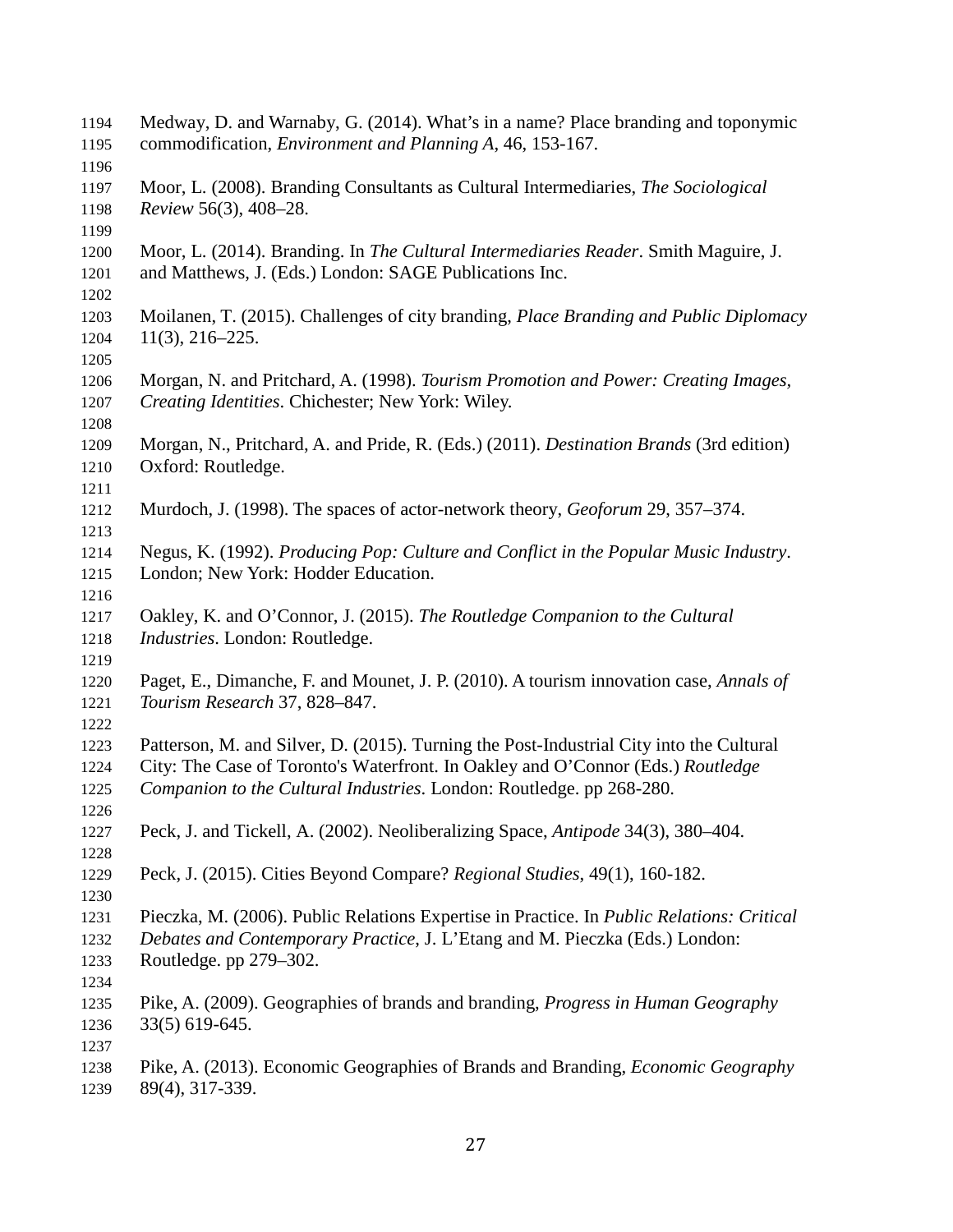| 1240 |                                                                                              |  |  |  |  |  |
|------|----------------------------------------------------------------------------------------------|--|--|--|--|--|
| 1241 | Pollack, J., Costello, K. and Sankaran, S. (2013). Applying Actor-Network Theory as a        |  |  |  |  |  |
| 1242 | sensemaking framework for complex organisational change programs, International              |  |  |  |  |  |
| 1243 | Journal of Project Management, Researcher Forum 31, 1118-1128.                               |  |  |  |  |  |
| 1244 |                                                                                              |  |  |  |  |  |
| 1245 | Ren, C. and Blichfeldt, B.S. (2011). One clear image? Challenging simplicity in place        |  |  |  |  |  |
| 1246 | branding, Scandinavian Journal of Hospitality and Tourism 11, 416-434.                       |  |  |  |  |  |
| 1247 |                                                                                              |  |  |  |  |  |
| 1248 | Ren, C., Pritchard, A. and Morgan, N. (2010). Constructing tourism research, Annals of       |  |  |  |  |  |
| 1249 | Tourism Research 37, 885-904.                                                                |  |  |  |  |  |
| 1250 | Richards, G. and Palmer, R. (2012). Eventful Cities. London: Routledge.                      |  |  |  |  |  |
| 1251 |                                                                                              |  |  |  |  |  |
| 1252 | Saldaña, J. (2009). The Coding Manual for Qualitative Researchers. Thousand Oaks, CA:        |  |  |  |  |  |
| 1253 | Sage.                                                                                        |  |  |  |  |  |
| 1254 |                                                                                              |  |  |  |  |  |
| 1255 | Sassen, S. (2001). The Global City: New York, London, Tokyo. Princeton, N.J: Princeton       |  |  |  |  |  |
| 1256 | University Press.                                                                            |  |  |  |  |  |
| 1257 |                                                                                              |  |  |  |  |  |
| 1258 | Smith Maguire, J. and Matthews, J. (Eds.) (2014). The Cultural Intermediaries Reader.        |  |  |  |  |  |
| 1259 | London: SAGE Publications, Inc.                                                              |  |  |  |  |  |
| 1260 |                                                                                              |  |  |  |  |  |
| 1261 | Smith Maguire, J. and Matthews, J. (2010). Are We All Cultural Intermediaries Now? An        |  |  |  |  |  |
| 1262 | Introduction to Cultural Intermediaries in Context, European Journal of Cultural Studies     |  |  |  |  |  |
| 1263 | $15(5)$ , $551-62$ .                                                                         |  |  |  |  |  |
| 1264 |                                                                                              |  |  |  |  |  |
| 1265 | Smith Maguire, J. (2008). The Personal is Professional: Personal Trainers as a Case Study    |  |  |  |  |  |
| 1266 | of Cultural Intermediaries, International Journal of Cultural Studies. 11(2): 203-221.       |  |  |  |  |  |
| 1267 |                                                                                              |  |  |  |  |  |
| 1268 | Todd, L., Leask, A. and Ensor, J. (2017). Understanding primary stakeholders' multiple       |  |  |  |  |  |
| 1269 | roles in hallmark event tourism management, <i>Tourism Management</i> 59, 494–509.           |  |  |  |  |  |
| 1270 |                                                                                              |  |  |  |  |  |
| 1271 | Ward, K.G. (2000). State license, local settlements and the politics of "branding" the city, |  |  |  |  |  |
| 1272 | Environment and Planning C: Government and Policy 18, 285-300.                               |  |  |  |  |  |
| 1273 |                                                                                              |  |  |  |  |  |
| 1274 | Warnaby, G. (2009). Towards a service-dominant place marketing logic, Marketing              |  |  |  |  |  |
| 1275 | Theory 9(4), 403-423.                                                                        |  |  |  |  |  |
| 1276 |                                                                                              |  |  |  |  |  |
| 1277 | Warnaby, G. and Medway, D. (2013). What about the 'place' in place marketing?,               |  |  |  |  |  |
| 1278 | Marketing Theory 13(3) 345–363.                                                              |  |  |  |  |  |
| 1279 |                                                                                              |  |  |  |  |  |
| 1280 | Warnaby, G., Medway, D. and Bennison, D. (2010). Notions of materiality and linearity:       |  |  |  |  |  |
| 1281 | the challenges of marketing the Hadrian's Wall place "product", <i>Environment and</i>       |  |  |  |  |  |
| 1282 | Planning A, 42, 1365-1382.                                                                   |  |  |  |  |  |
| 1283 |                                                                                              |  |  |  |  |  |
| 1284 | Wernick, A. (1991). Promotional Culture. London: SAGE Publications, Inc.                     |  |  |  |  |  |
| 1285 |                                                                                              |  |  |  |  |  |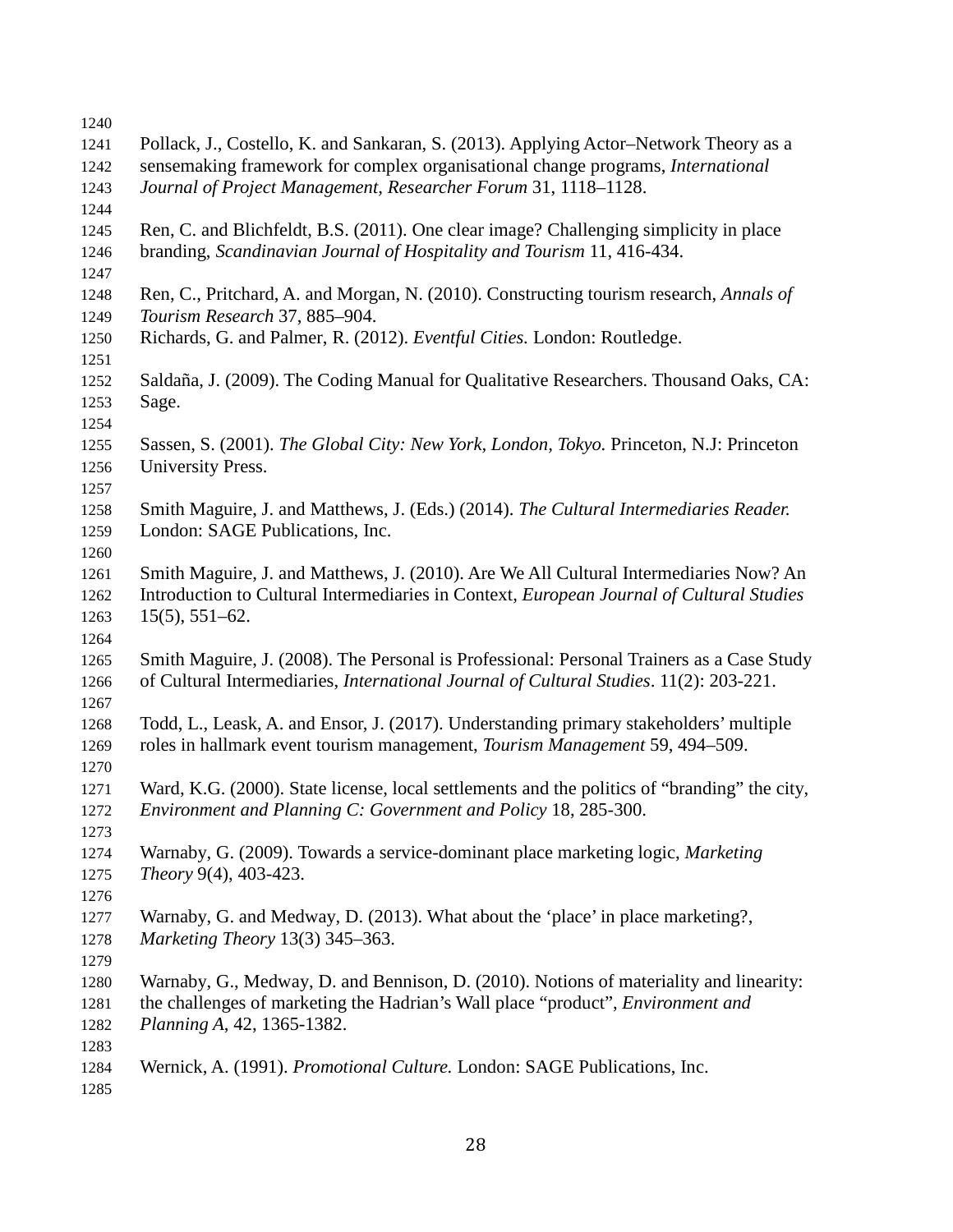- Yin, R.K. (2003). *Case Study Research: Design and Methods.* London: SAGE
- Publications, Inc.
- 
- Zenker, S. and Braun, E. (2010). Branding a City: A Conceptual Approach for Place
- Branding and Place Brand Management. Paper presented at The 39th EMAC Annual
- Conference 2010, Frederiksberg, Denmark.
- 
- 
-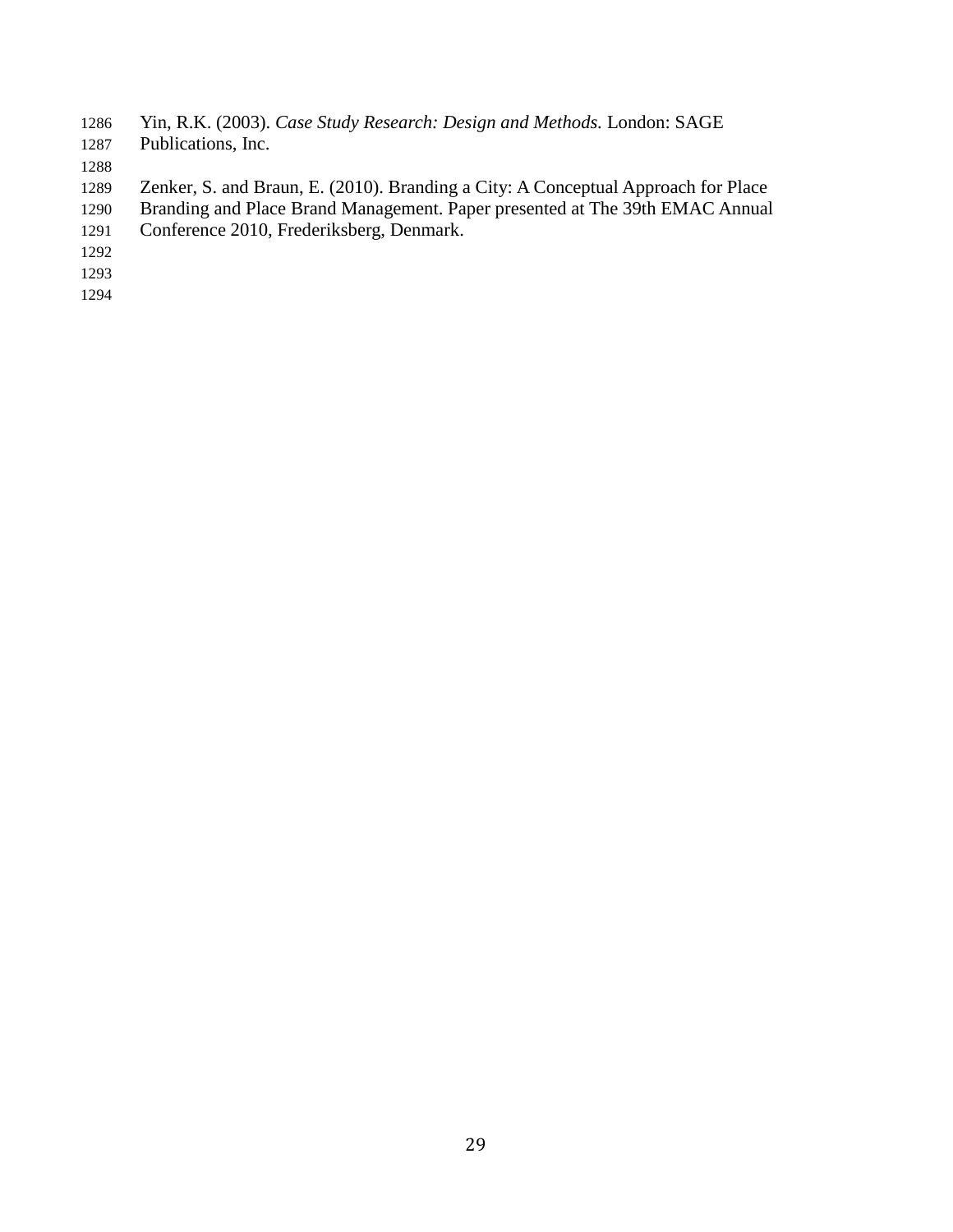#### 1295 **Table 1** Documents analyzed for historical content and discourse 1296

| <b>Document Name</b>                                                                               | <b>Published</b> | <b>Responsible</b>                                                                                                   | <b>Theme</b>                                                                                                                          |
|----------------------------------------------------------------------------------------------------|------------------|----------------------------------------------------------------------------------------------------------------------|---------------------------------------------------------------------------------------------------------------------------------------|
| Culture Plan for the<br>Creative City                                                              | 2003             | City of Toronto,<br><b>Culture Division</b>                                                                          | A policy framework that<br>establishes Toronto's Cultural<br>Economy and outlines cultural<br>priorities for the following<br>decade  |
| Imagine a Toronto<br>Strategies for a Creative<br>City                                             | 2005             | Strategies for<br><b>Creative Cities</b><br>Project Team                                                             | Creative City strategy<br>framework for Toronto                                                                                       |
| Making Toronto the Best it<br>Can Be: The Premier-<br><b>Ranked Tourist Destination</b><br>Project | 2007             | City of Toronto,<br>Toronto Tourism,<br>Province of Ontario,<br><b>BrainTrust</b><br>Marketing and<br>Communications | A destination audit, and<br>thorough inventory of Toronto's<br>tourism assets in relation to a<br>provincially-mandated<br>framework. |
| <b>Culture Plan Progress</b><br>Report II                                                          | 2008             | City of Toronto,<br><b>Culture Division</b>                                                                          | A mid-point analysis of<br>achievements and outcomes<br>relating to original Cultural<br>Strategy                                     |
| Ontario's Entertainment &<br>Creative Cluster                                                      | 2010             | The Ministry of<br>Tourism and Culture                                                                               | A vision for the growth and<br>leadership of Ontario's cultural<br>and other creative industries                                      |

1297

1298

1299

1300

1301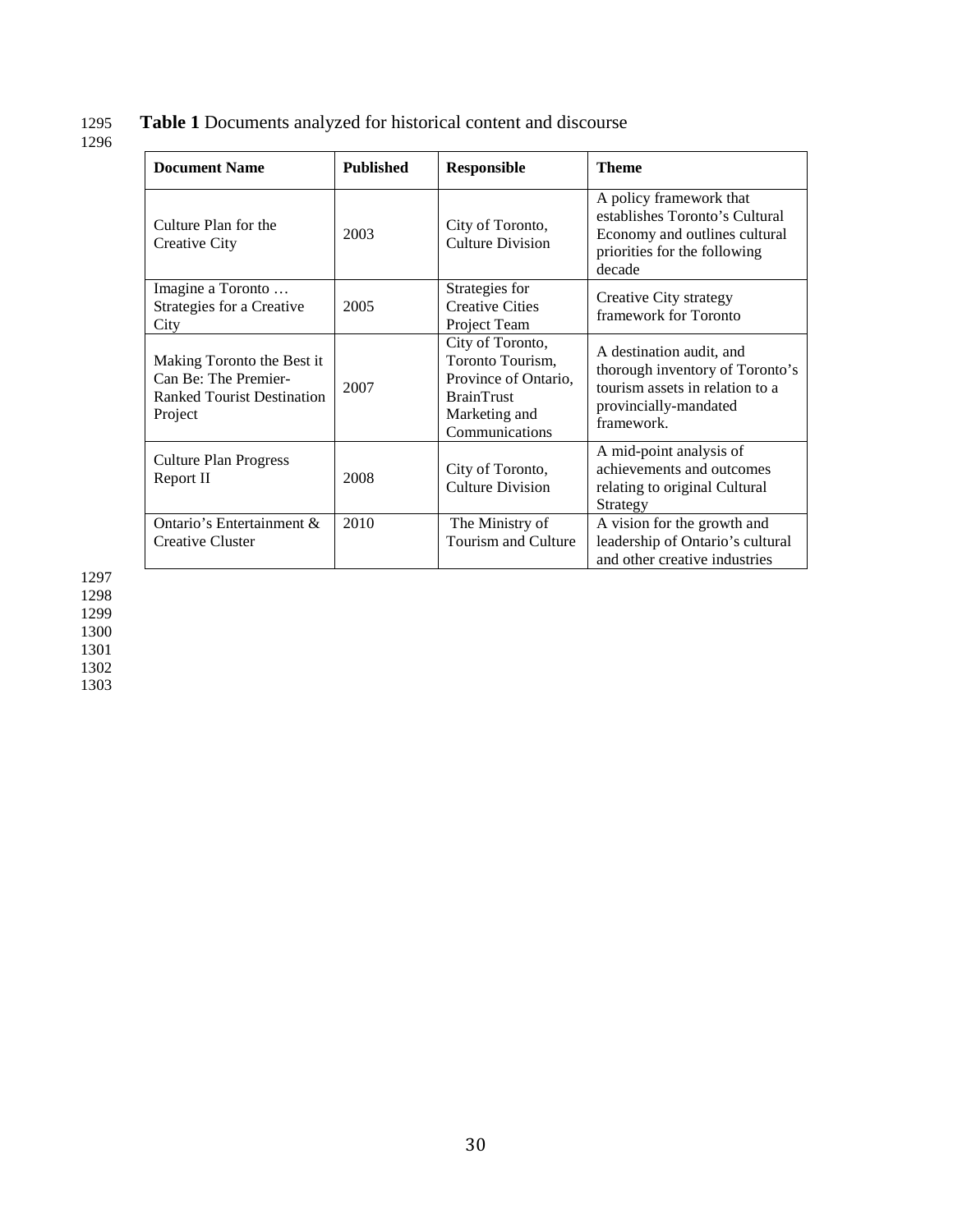## 1304 **Table 2** Interview Participants 1304<br>1305

|                | <b>Title</b>                                    | Organisation                                        | <b>Gender</b> | Age       | <b>Years of</b><br><b>Experience</b> |
|----------------|-------------------------------------------------|-----------------------------------------------------|---------------|-----------|--------------------------------------|
| 1              | <b>Marketing Manager</b>                        | Economic Development and<br><b>Culture Division</b> | $\mathbf{F}$  | $45 - 50$ | $20 - 25$                            |
| $\overline{2}$ | Vice President, Marketing and<br>Communications | <b>Tourism Toronto</b>                              | M             | $40 - 45$ | $15-20$                              |
| 3              | Director, Media Relations                       | <b>Tourism Toronto</b>                              | F             | $35-40$   | $15 - 20$                            |
| $\overline{4}$ | (Former) Executive Director                     | <b>Toronto Culture Division</b>                     | F             | $60 - 65$ | $30 - 35$                            |
| 5              | Senior Policy Advisor                           | Economic Development and<br><b>Culture Division</b> | $\mathbf{F}$  | $40 - 45$ | $10 - 15$                            |
| 6              | Media Relations Manager -<br>Europe/Asia        | <b>Tourism Toronto</b>                              | F             | $35 - 40$ | $5 - 10$                             |
| $\tau$         | <b>Publicity Supervisor</b>                     | <b>Toronto Special Events</b>                       | F             | $30 - 35$ | $5-10$                               |
| 8              | (Former) Sponsorship<br>Supervisor              | <b>City Cultural Events Office</b>                  | F             | $35-40$   | $10-15$                              |
| 9              | Director                                        | <b>Toronto Culture Division</b>                     | M             | 55-60     | $20 - 25$                            |
| 10             | (Former) Director, Tourism                      | Municipal Tourism and<br><b>Planning Division</b>   | F             | 55-60     | $25 - 30$                            |
| 11             | Brand Manager, Consultant                       | Place-Branding Agency                               | F             | 55-60     | 25-30                                |
| 12             | Music Journalist                                | <b>Entertainment Weekly</b>                         | $\mathbf M$   | $35-40$   | $15 - 20$                            |
| 13             | CEO                                             | Arms-Length Sustainability<br>Collective            | M             | $40 - 45$ | $20 - 25$                            |
| 14             | VP Publicity and<br>Communications              | Toronto International Film<br>Festival              | $\mathbf F$   | $40 - 45$ | $20 - 25$                            |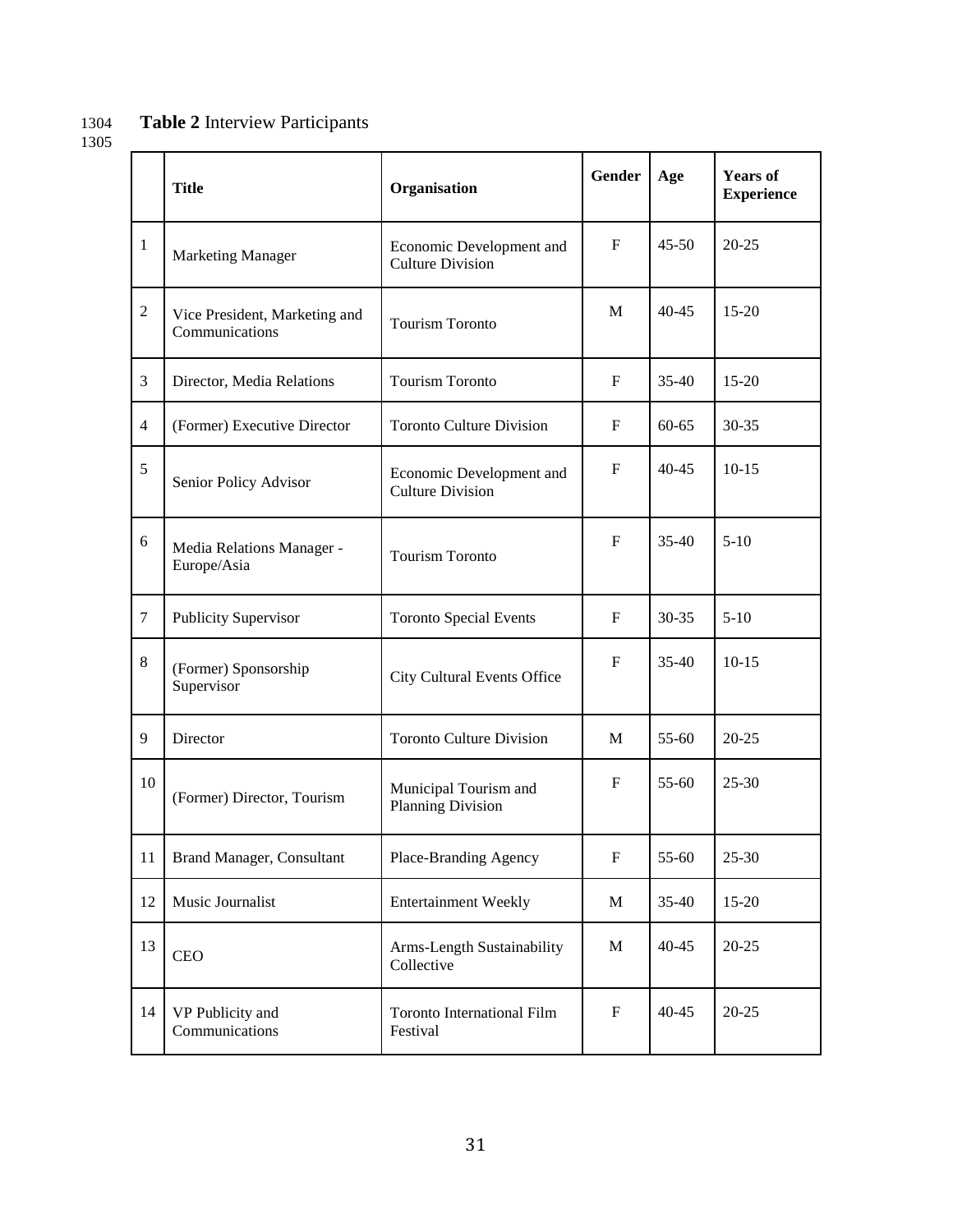| 15 | Manager, Marketing &<br>Communications | Waterfront Toronto | M | $40 - 45$ | 15-20     |
|----|----------------------------------------|--------------------|---|-----------|-----------|
| 16 | CEO, (former) Marketing<br>Director    | Major Museum       | M | $55 - 60$ | $25 - 30$ |